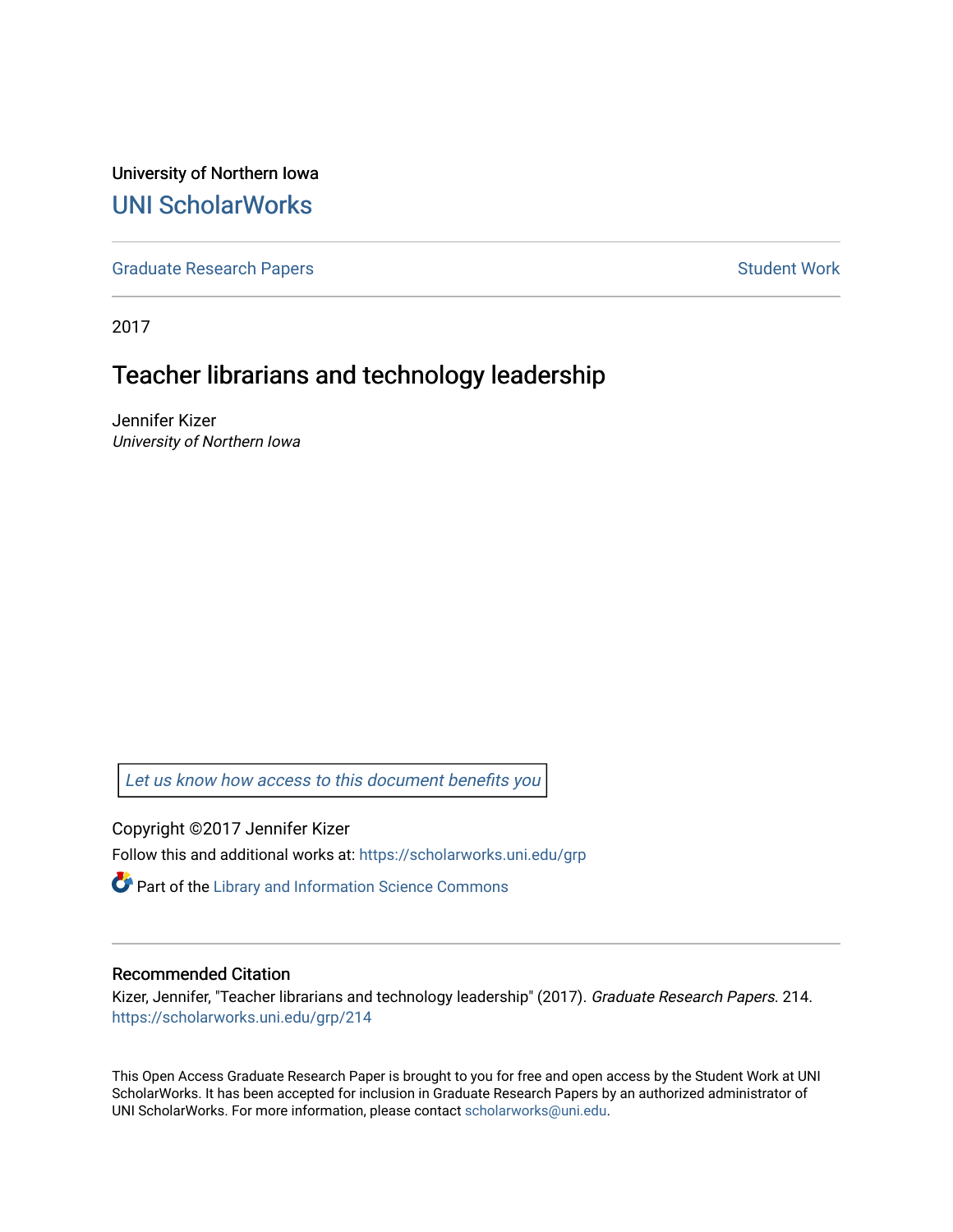## Teacher librarians and technology leadership

## Find Additional Related Research in UNI ScholarWorks

To find related research in UNI ScholarWorks, go to the collection of [School Library Studies Graduate](http://scholarworks.uni.edu/sls_grp/) [Research Papers](http://scholarworks.uni.edu/sls_grp/) written by students in the [Division of School Library Studies,](http://scholarworks.uni.edu/sls/) Department of Curriculum and Instruction, College of Education, at the University of Northern Iowa.

## **Abstract**

The purpose of this study is to examine the strategies and techniques of current teacher librarians who are technology leaders in their schools. It aims to clarify teacher librarians' roles in technology integration for administrators and newly hired professionals. In order to investigate the techniques and strategies, that make teacher librarians successful technology leaders, the researcher used a qualitative approach to gather data from participants via a focus group.

The study set out to find the ways technology leaders and teacher librarians are able to successfully integrate technology in lessons, how frequently they collaborate with classroom teachers, the strategies and techniques which are used to implement the technology leadership role, and how teacher librarians work with administrators and teachers to advocate for technology leadership.

The researcher discovered successful teacher librarians and technology leaders work to find ways to bring the library and love of books to students by using technology. They make continued efforts to collaborate with classroom teachers and give them ideas and suggestions for technology integration. Strategies and techniques used in technology leadership included becoming involved in school leadership and making sure decision makers are aware of what is happening in the library. This includes meeting frequently with administrators to discuss technology and technology integration.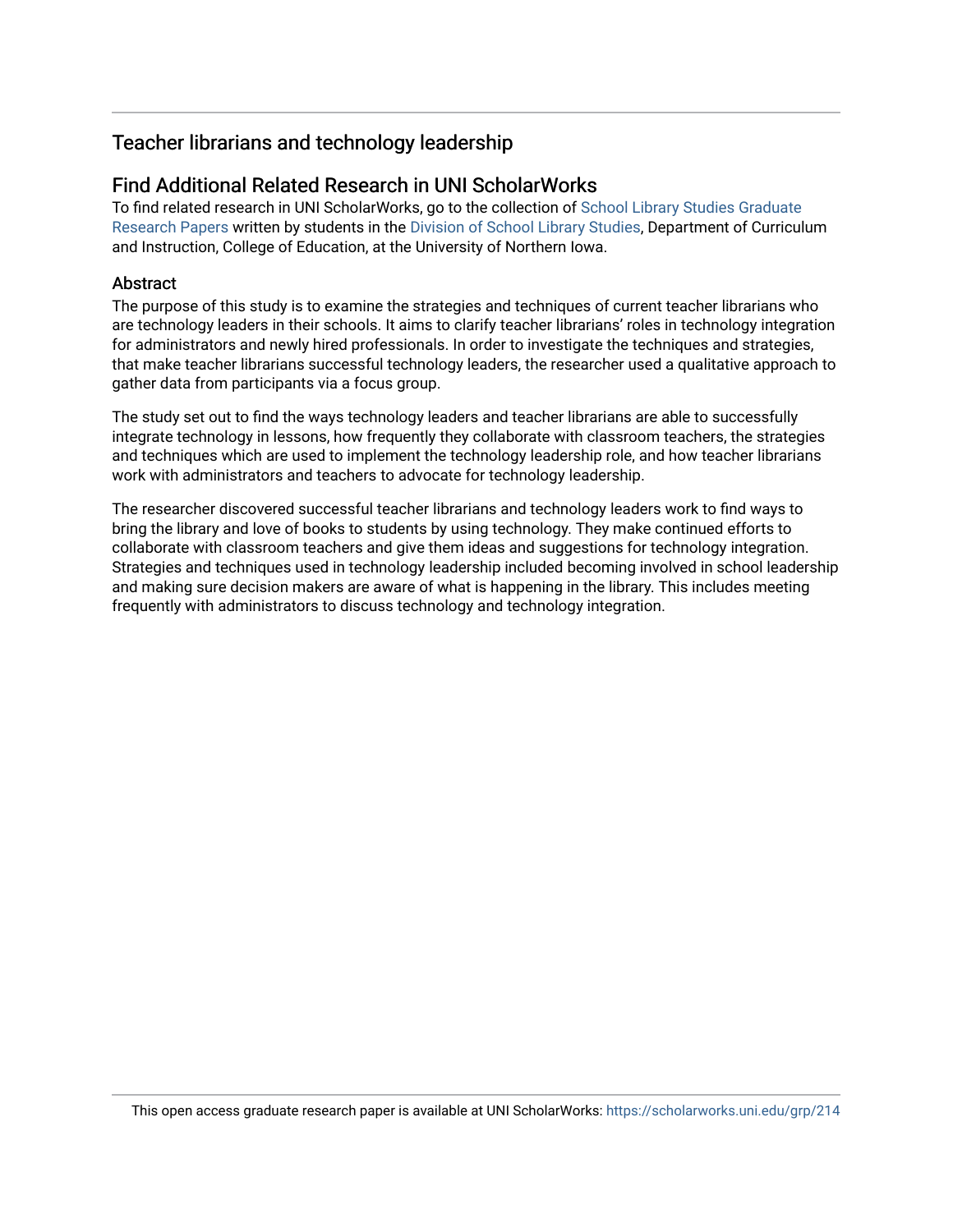## TEACHER LIBRARIANS AND TECHNOLOGY LEADERSHIP

A Graduate Research Paper Submitted to the Division of School Library Studies Department of Curriculum and Instruction In Partial Fulfillment Of the Requirements for the Degree Master of Arts UNIVERSITY OF NORTHERN IOWA

> by Jennifer Kizer August 2017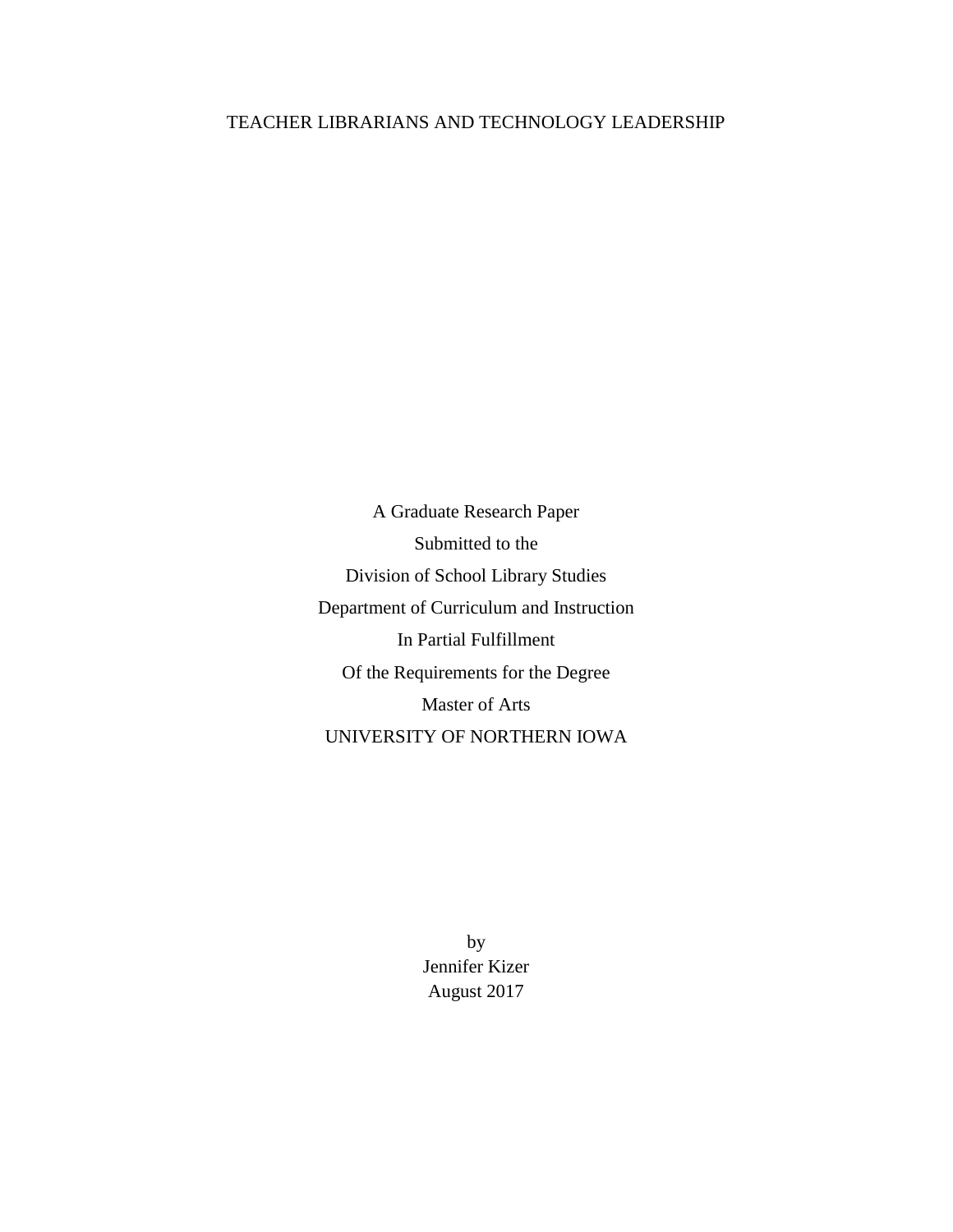This Research Paper by: Jennifer Kizer Titled: Teacher Librarians and Technology Leadership

has been approved as meeting the research requirement for the

Degree of Master of Arts.

| Date Approved | Karla Krueger, EdD. - Graduate Faculty First Reader        |  |
|---------------|------------------------------------------------------------|--|
| Date Approved | Joan Bessman Taylor, PhD. - Graduate Faculty Second Reader |  |
| Date Approved | Deborah Tidwell, PhD. - Head, Curriculum and Instruction   |  |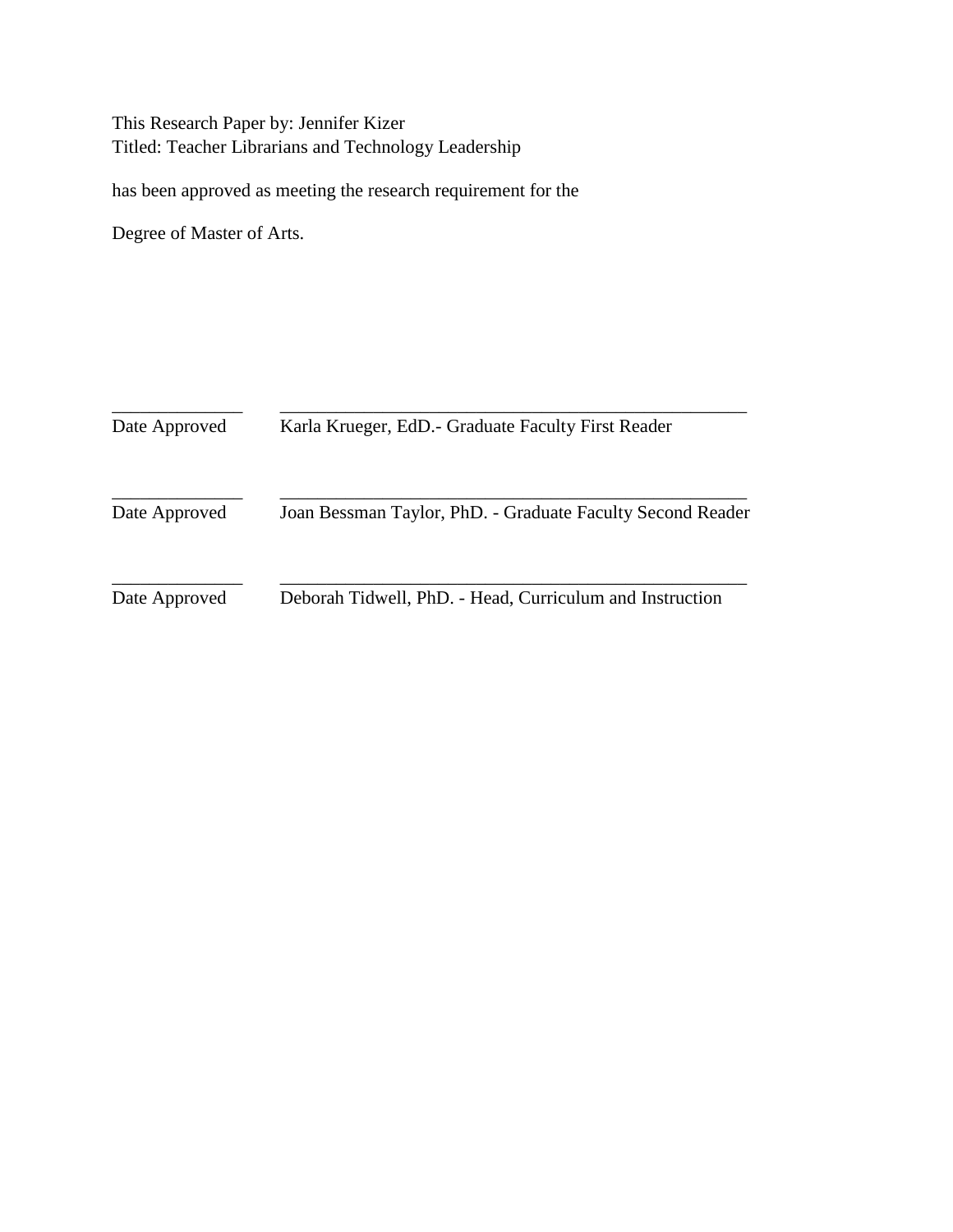## ABSTRACT

The purpose of this study is to examine the strategies and techniques of current teacher librarians who are technology leaders in their schools. It aims to clarify teacher librarians' roles in technology integration for administrators and newly hired professionals. In order to investigate the techniques and strategies, that make teacher librarians successful technology leaders, the researcher used a qualitative approach to gather data from participants via a focus group.

The study set out to find the ways technology leaders and teacher librarians are able to successfully integrate technology in lessons, how frequently they collaborate with classroom teachers, the strategies and techniques which are used to implement the technology leadership role, and how teacher librarians work with administrators and teachers to advocate for technology leadership.

The researcher discovered successful teacher librarians and technology leaders work to find ways to bring the library and love of books to students by using technology. They make continued efforts to collaborate with classroom teachers and give them ideas and suggestions for technology integration. Strategies and techniques used in technology leadership included becoming involved in school leadership and making sure decision makers are aware of what is happening in the library. This includes meeting frequently with administrators to discuss technology and technology integration.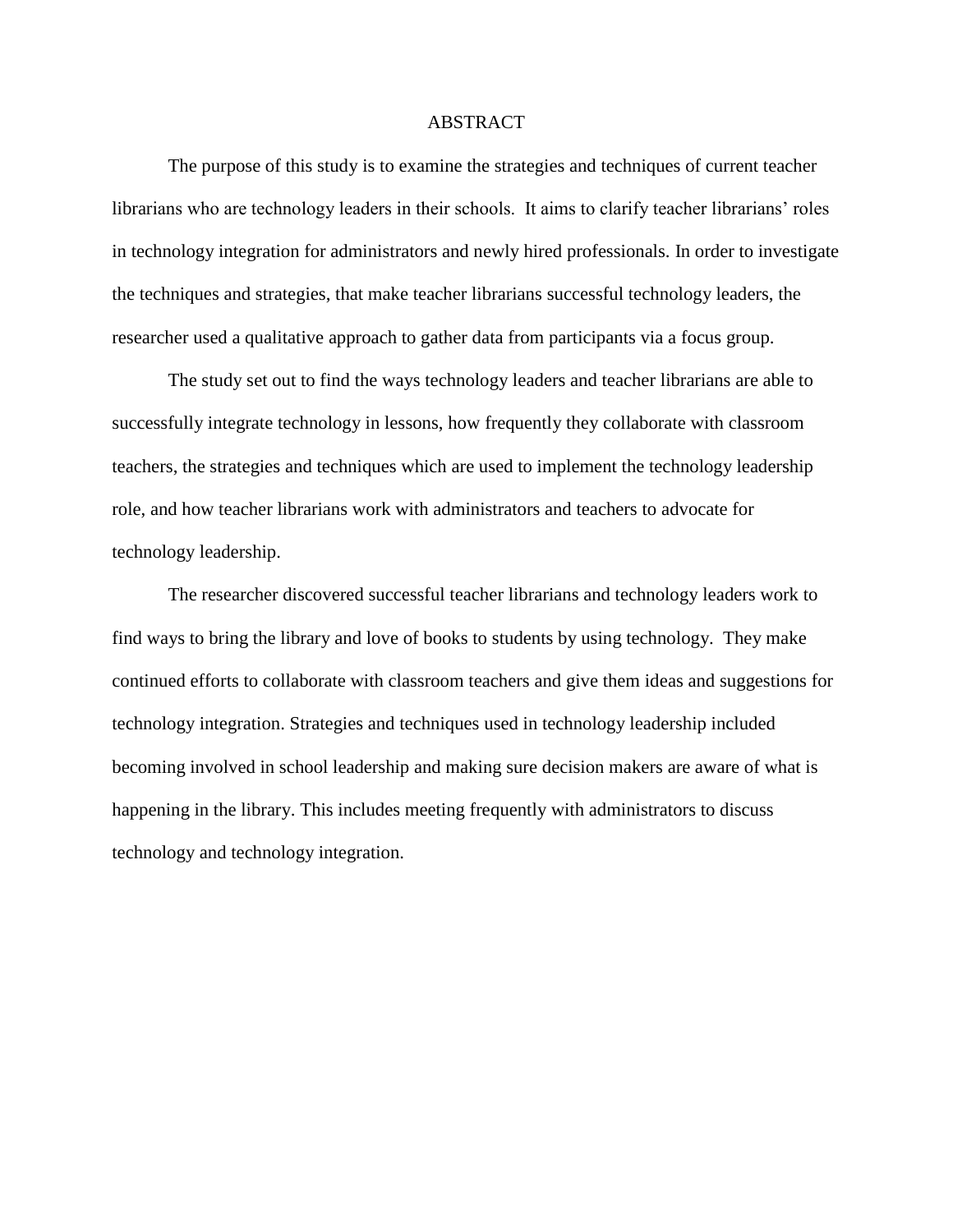## TABLE OF CONTENTS

| <b>CHAPTER 1. INTRODUCTION</b>                    | $\mathbf{1}$   |
|---------------------------------------------------|----------------|
| <b>Problem Statement</b>                          | $\mathbf{1}$   |
| Purpose                                           | $\overline{4}$ |
| <b>Research Questions</b>                         | $\overline{4}$ |
| Assumptions/Limitations                           | $\overline{4}$ |
| <b>CHAPTER 2. LITERATURE REVIEW</b>               | 5              |
| Role of Technology Integrationists or Specialists | 5              |
| <b>Teacher Librarians and Technology</b>          | $\overline{7}$ |
| Administrators' Perceptions of Teacher Librarians | 11             |
| Summary                                           | 13             |
| <b>CHAPTER 3. METHODOLOGY</b>                     | 15             |
| <b>Research Design</b>                            | 15             |
| Participants                                      | 16             |
| Procedure                                         | 16             |
| Data Sources                                      | 16             |
| Data Analysis                                     | 16             |
| Limitations                                       | 17             |
| <b>CHAPTER 4. FINDINGS</b>                        | 18             |
| Teacher Librarians and Technology Integration     | 18             |
| Technology Integration and Collaboration          | 22             |
| <b>Strategies and Techniques</b>                  | 24             |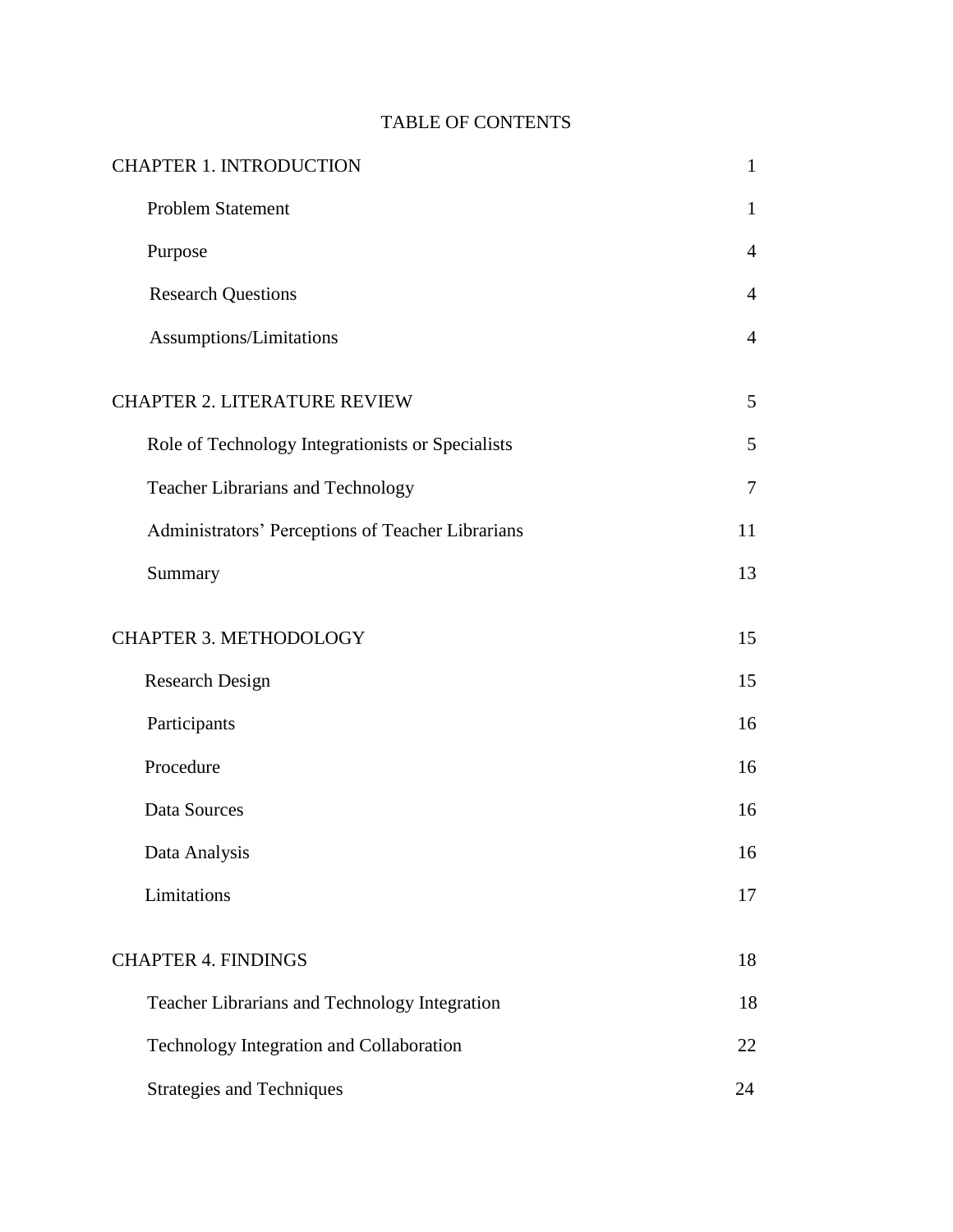| Advocacy                                   | 26 |
|--------------------------------------------|----|
| CHAPTER 5. CONCLUSIONS AND RECOMMENDATIONS | 31 |
| Conclusions                                | 31 |
| Recommendations                            | 34 |
| <b>REFERENCES</b>                          | 35 |
| APPENDIX A: SURVEY FOR TEACHER LIBRARIANS  | 37 |

## LIST OF TABLES

|              | <b>TABLE</b>                                          | <b>PAGE</b> |
|--------------|-------------------------------------------------------|-------------|
| $\mathbf{1}$ | Table 1 Teacher Librarians and Technology Integration | 19          |
| 2            | <b>Table 2 Research Question One Responses</b>        | 21          |
| 3            | Table 3 Technology Integration Collaboration          | 22          |
| 4            | <b>Table 4 Research Question Two Responses</b>        | 24          |
| $5^{\circ}$  | Table 5 Strategies and Techniques                     | 25          |
| 6            | <b>Table 6 Research Question Three Responses</b>      | 26          |
| $\tau$       | Table 7 Advocacy                                      | 27          |
| 8            | <b>Table 8 Research Question Four Responses</b>       | 29          |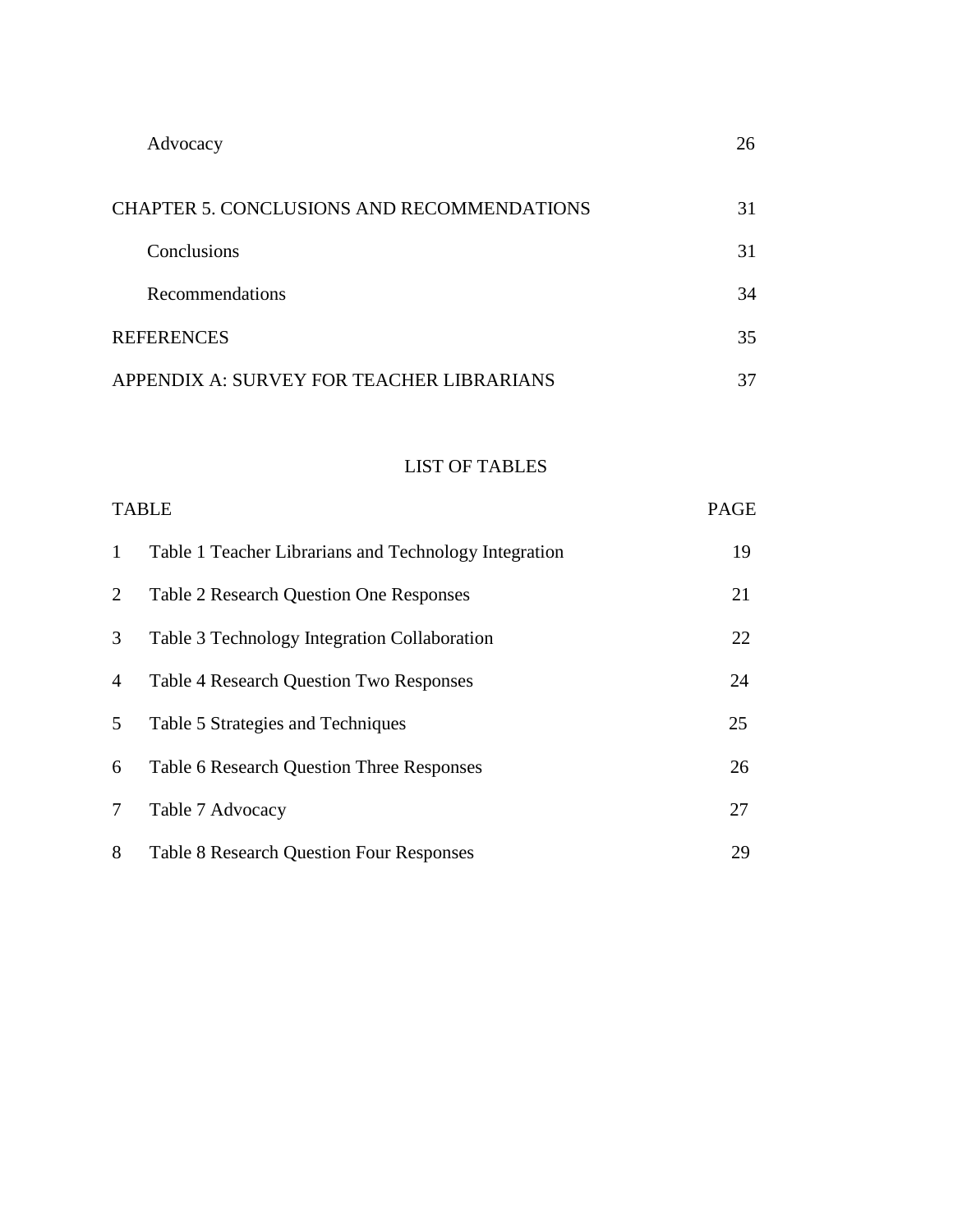#### **CHAPTER 1**

## **INTRODUCTION**

 Mrs. Smith has been a classroom teacher for over ten years. She decides to apply for a new position as a technology integrationist in a different school district. As she is being interviewed by administrators, they explain there may be a few library duties involved in addition to technology integration. However, they stress that the focus of the job should be on helping teachers with technology. Mrs. Smith is very excited and accepts the position as technology integrationist/media specialist. The administrators inform her that she will need to acquire her teacher librarian endorsement. After being on the job and taking library classes she soon comes to the realization that a teacher librarian is a technology integrationist. There is no need for a dual job title.

#### **Problem Statement**

Teacher librarians are leaders in their schools. According to the American Association of School Librarians (AASL, 2009) they are information specialists, reading advisors, information literacy instructors, and program administrators. Classroom teachers are able to rely on teacher librarians to help students meet learning goals because there is an instructional partnership. They collaborate to provide the instruction of multiple literacies, which includes emerging technologies and formats (AASL, 2009). The AASL identifies teacher librarians as playing a crucial role in integrating technology tools to supplement school resources and create engaging learning tasks. The AASL (2007) *Standards for 21st Century Learners* indicate that teacher librarians are in a unique position to reach every student in the school as they help twenty-first century learners use technology tools for learning in schools and in preparation for future learning and careers. Likewise, the International Society for Technology in Education (ISTE,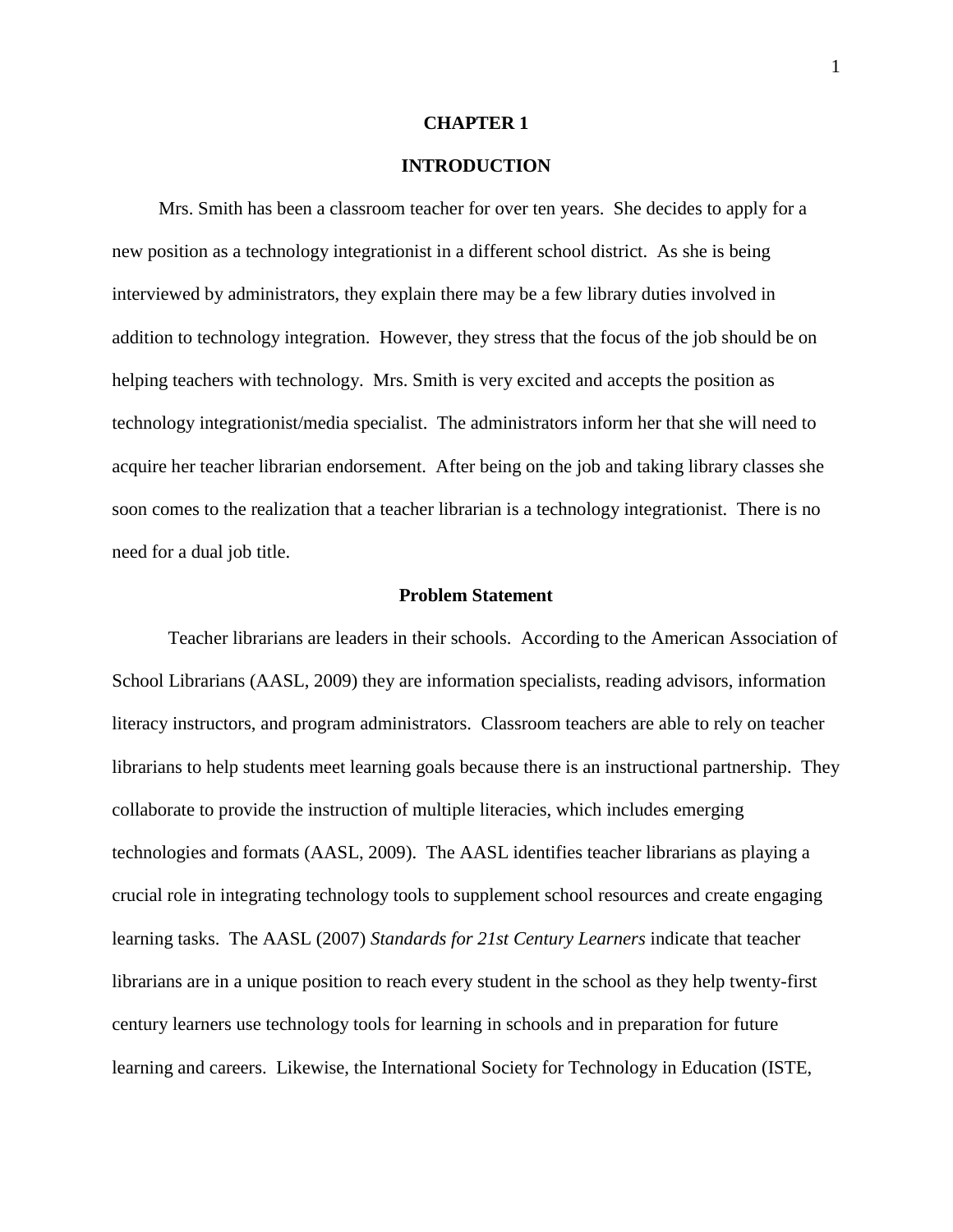2010) released a statement recognizing the unique role school librarians play in technology integration:

School librarians perform an integral role in promoting the effective use of educational technologies in their schools. School librarians are in unique positions within their schools because they work with all students during their academic careers and often serve as primary technology integration specialists in their buildings. (p. 1)

Furthermore, teacher librarians take the lead in developing technology rich lessons. Yet, despite these professional expectations, there are often discrepancies among the expectations for teacher librarians, administrators, and teachers. The roles of both technology integrationists and teacher librarians overlap. This has caused confusion amongst the two professions, as well as with some teachers and administrators (Johnston, 2015).

Despite the potential for teacher librarians to be technology leaders, some schools are creating positions such as technology integrationists or instructional technology specialists to meet the changing needs of learners. The job descriptions for these positions are broad and sometimes include technical as well as instructional responsibilities (Ledesma, 2011). However, as technology continues to become necessary in teaching, more of the focus of these positions is on curriculum and less on maintenance (Ausband, 2006). According to Wine (2016) there are a variety of terms used to describe educational technology professionals. Instructional technology specialists, technology integrationists, instructional technologists, instructional technology resource teachers, technology coordinators, or technology coaches are all terms which can describe this technology leadership role. For the purpose of this paper, technology integrationists or specialists will be used to describe the position of those using technology to support teachers and student learning.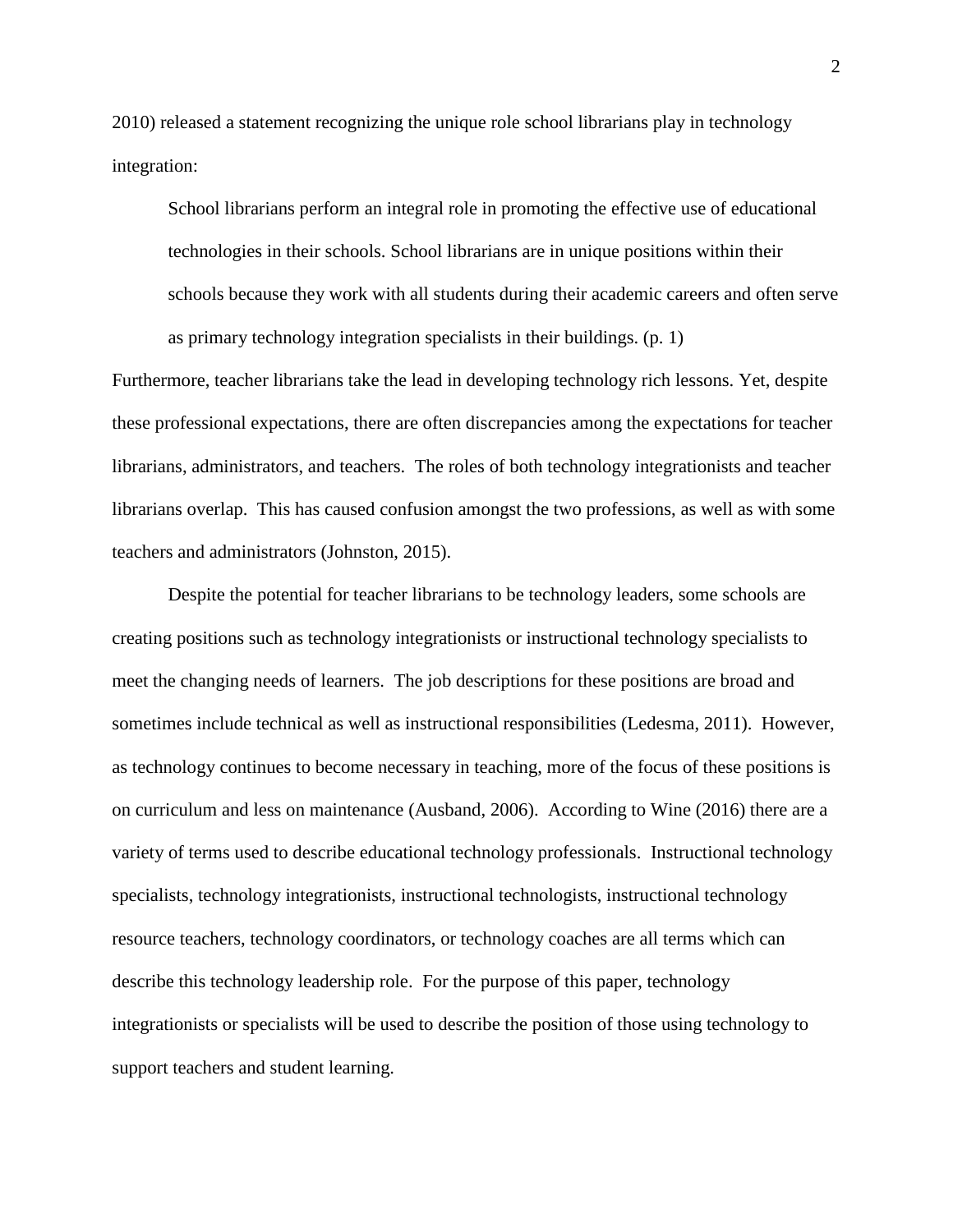Johnston (2015) maintains that many school librarians need clarification on their roles as technology leaders. The roles of the technology specialists or integrationists and teacher librarians have become blurred. Unfortunately, this lack of a definition in the positions has created a competitive atmosphere between the two (Johnston, 2015). As technology specialist jobs expand, many teacher librarians feel the need to compete to retain their position as technology integration leaders, when they should be collaborating (Johnston, 2015).

This lack of understanding has led some administrators to ask teacher librarians to be both librarians and technology integrationists (Johnston, 2015). However, a definition for how to be efficient at both roles is not always clarified, and the dual job title may not be necessary. Examining the strategies and techniques for those teacher librarians successfully enacting a technology leadership role will lead to a better understanding for administrators, teachers, and new teacher librarians.

This research study examined the strategies and techniques of teacher librarians who are currently technology leaders in their schools and who may or may not also have been given joint position titles as technology integrationists. This benefits new teacher librarians who are called upon to be leaders in technology in their schools as well as current librarians who are struggling to enact the leadership role. It also informs both administrators and classroom teachers to provide them a better definition of the teacher librarians' role in technology integration.

#### **Summary of Problem Statement**

 Many administrators are giving teacher librarians dual job titles to also serve in the role of technology integrationists or specialists, despite the fact that technology leadership is inherently a part of their jobs. Dual titles may create additional confusion for teacher librarians and other teachers.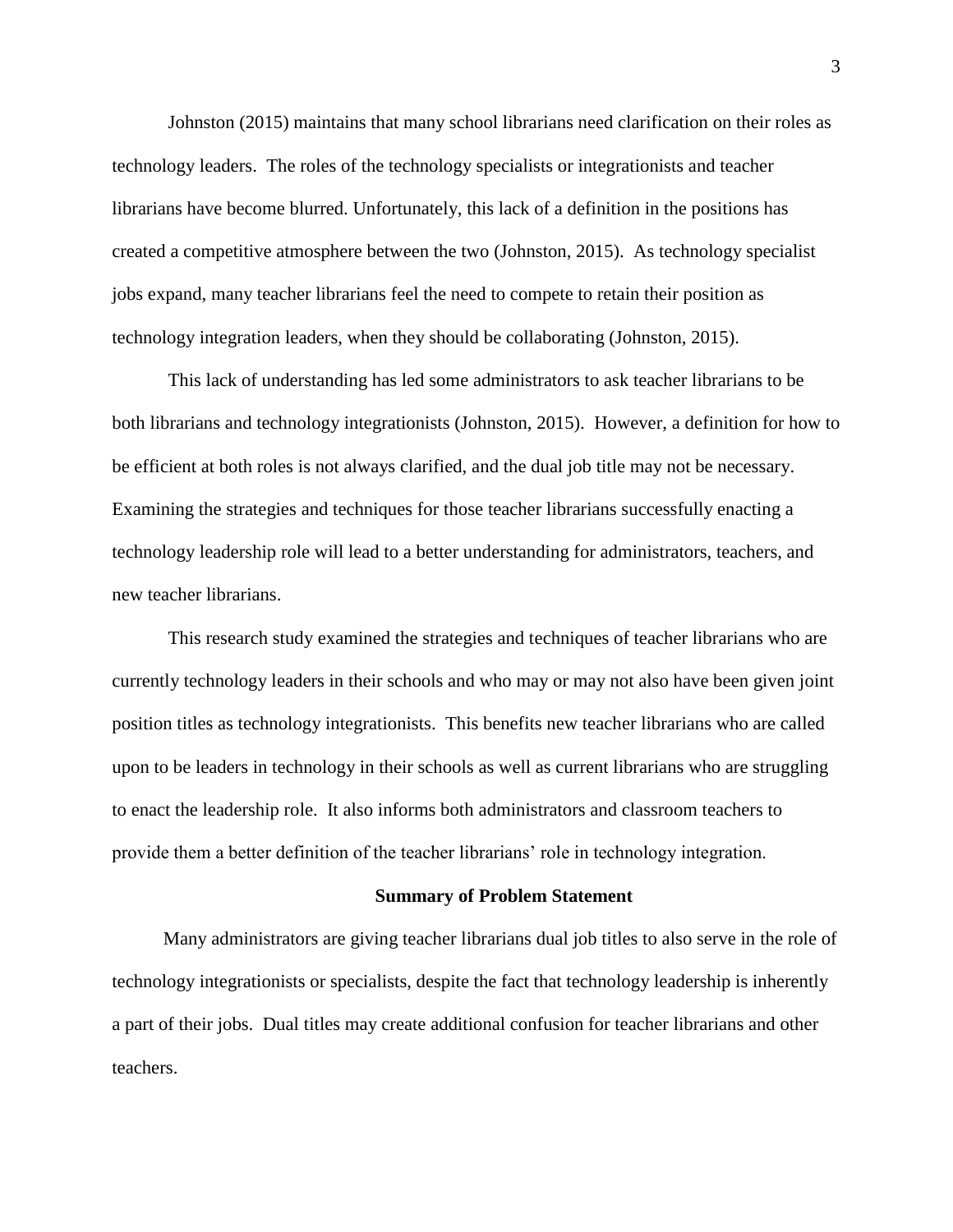#### **Purpose**

The purpose of this study is to examine the strategies and techniques of current teacher librarians who are technology leaders in their schools to clarify teacher librarians' roles in technology integration for administrators and newly hired professionals.

## **Research Questions**

- 1. In what ways are teacher librarians integrating technology into lessons?
- 2. How often do they collaborate with classroom teachers to integrate technology?
- 3. What strategies and techniques are used to implement the technology leadership role?
- 4. How do teacher librarians work with administrators and teachers to advocate for technology leadership?

#### **Assumptions/Limitations**

The study is limited to two Iowa teacher librarians who are technology leaders in their schools. They are classified by their districts as both teacher librarians and technology leaders.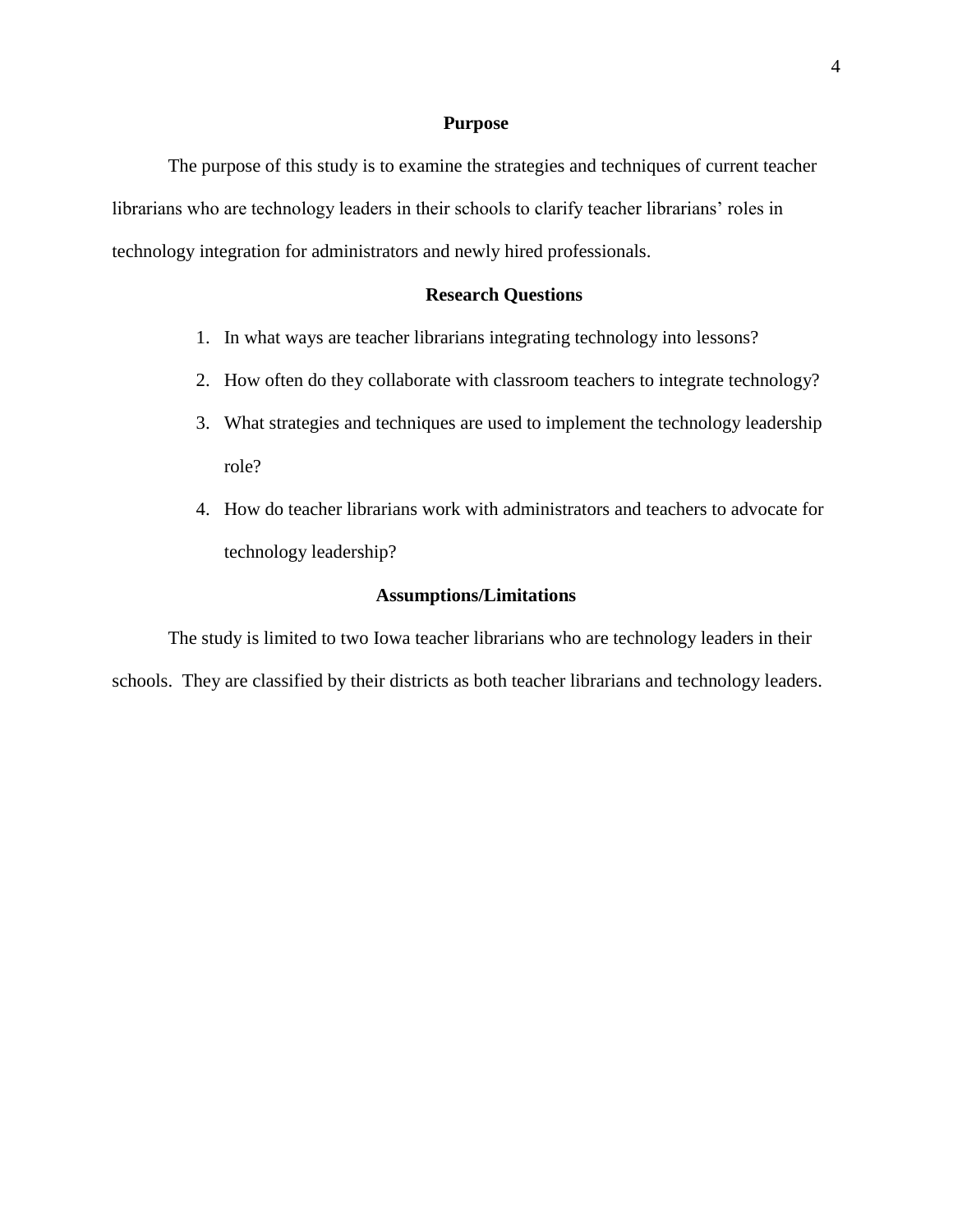#### **CHAPTER 2**

## **LITERATURE REVIEW**

The purpose of this study is to examine the strategies and techniques of current teacher librarians, who are technology leaders in their schools, to inform administrators and newly hired professionals as to teacher librarians' roles in technology integration. The research related to this topic falls into the following three categories: defining the role of technology integrationists or instructional technology specialists in schools, the role of teacher librarians and technology in schools, and administrators' perceptions of teacher librarians.

#### **Role of Technology Integrationists or Specialists**

 Ausband (2006) conducted a case study to investigate the job responsibilities of instructional technology specialists related to curriculum. She included professional duties of the technology specialists and specific job responsibilities that were related to curriculum work. Four participants were chosen from a public school district in South Carolina. These participants worked under the Instructional Technology Services department, which also oversees media specialists. Data collected included documents, notations during shadowing, individual interviews, and a focus group interview. The syllabi of the participants were analyzed, and it was determined that 61% of their work had strong ties to the district's curriculum and instruction. All the participants felt they had many responsibilities that combined technology and curriculum. This included working with teachers to help them integrate technology and helping them develop lessons that fully utilized technology. The majority of the technology specialists interviewed felt the most important aspect of their jobs was getting technology to the students and providing staff development. However, they did feel there was a disconnect with technology and curriculum by teachers and district level instructional support personnel, which included curriculum specialists. Technology specialists specifically cited exclusion from decision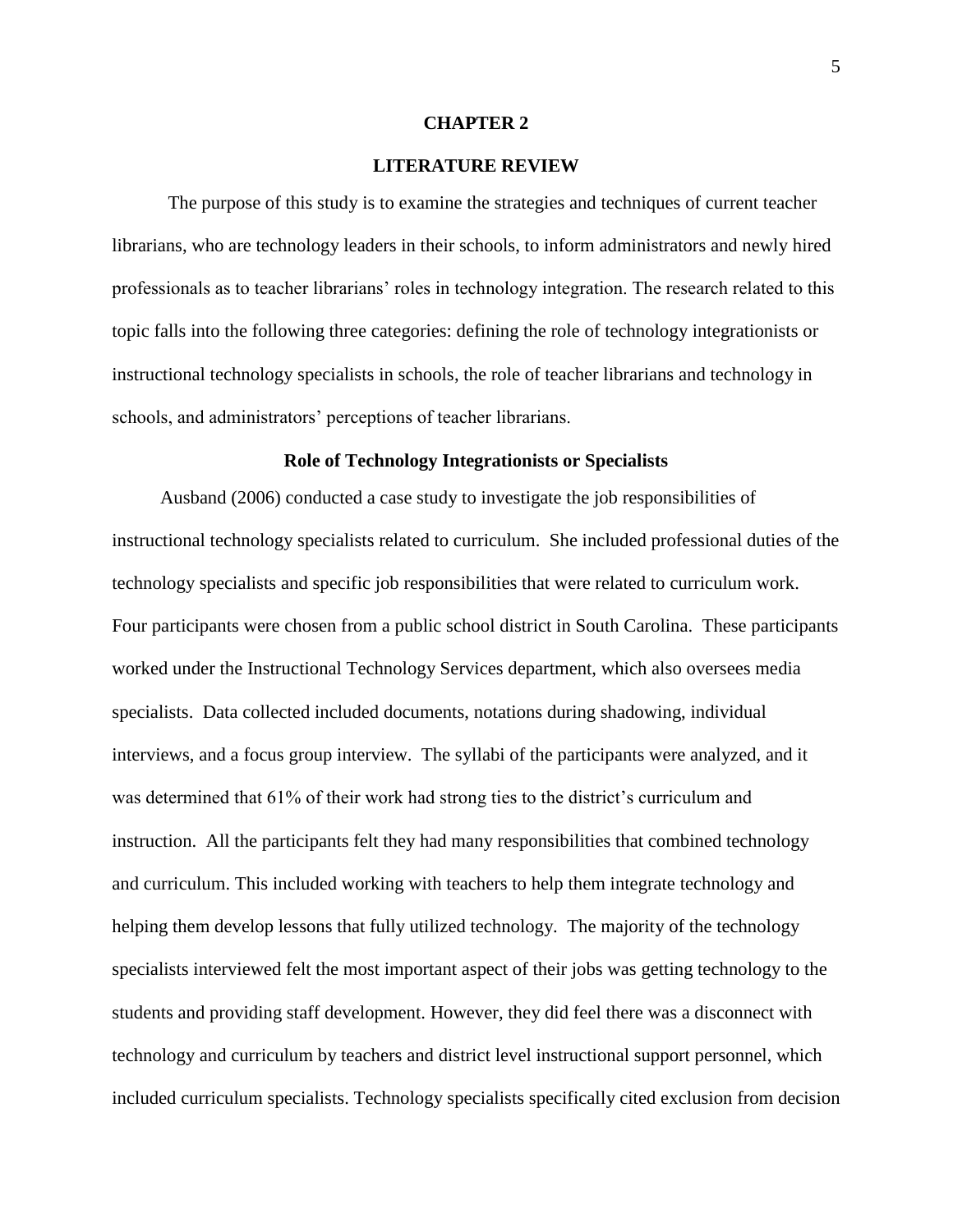making, lack of communication, and leadership problems that led to limiting the contributions they made to curriculum work.

In a continued effort to determine the job definition for instructional technology positions, Ritzhaupt and Martin (2014) conducted a study to identify the competencies needed to become education technology professionals. Their question focused on the knowledge, skills, and abilities needed to be effective in the educational technology field. Three steps were used in the research process. These included an extensive literature review, an analysis of over 200 technology job announcements, and a survey which was completed by 192 participants in the technology field. Ritzhaupt and Martin discovered that the knowledge of theories and methods of instruction were frequently cited as an important factor in the educational technology field. The job skills which participants found most important were interpersonal skills and multimedia and production skills. Finally, those surveyed felt it was essential to be able to work in a team oriented environment. Ritzhaupt and Martin concluded that educational technology professionals must have a wide array of knowledge, skills, and abilities to be successful in their positions.

While understanding the job responsibilities of technology educators is essential, Sugar (2005) set out to determine the benefits of technology coaches and their effectiveness in educating teachers about technology integration. Nine teachers with diverse curricular areas were chosen to meet weekly with a technology coach. The teachers' experience with technology varied greatly. The meetings were open ended and it was the job of the teachers to determine the goal of each meeting. Participants completed three surveys during the project. These surveys were spaced throughout the seven month project to determine overall effectiveness, allow for reflection about the experiences with the technology coach, and determine if there was progress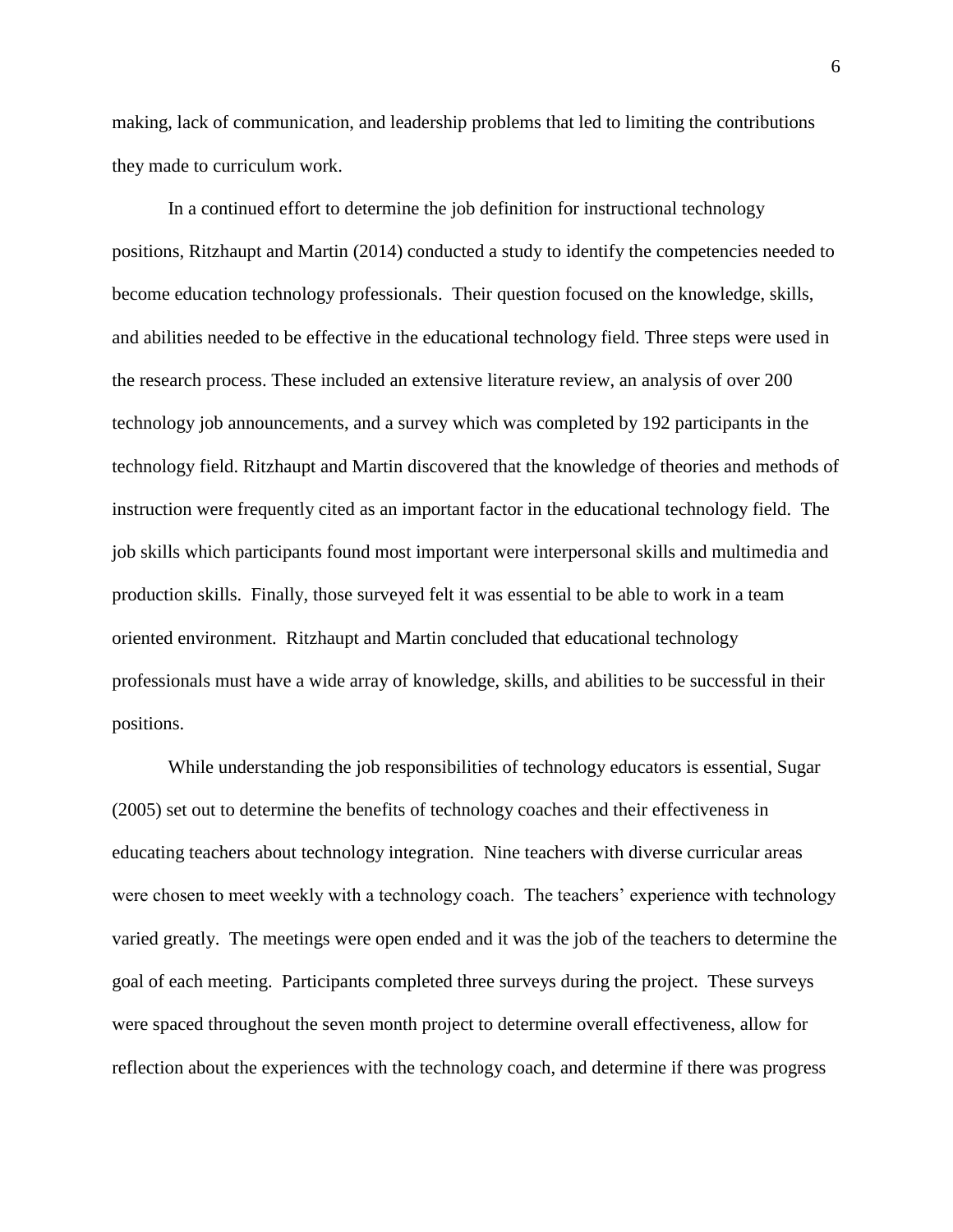on learning any new technologies to incorporate in their classrooms. The teachers were also interviewed at the end to comment on the overall experience. The teachers involved overwhelming responded with positive comments about the technology coach program. Teachers stated the need to extend the program to more teachers and found it very helpful. All of the nine teachers believed the project should continue and be fully implemented in the future. Sugar (2005) ascertained individual technology training for teachers is essential in successful technology integration. A technology coach can help address the individual teacher's technology needs and assist in overcoming any obstacles. Therefore, a technology coach must not only provide knowledge of technology skills but must also be empathetic and patient to understand the needs of the teachers. These studies and responsibilities of instructional technology professionals inform the current study through their findings that their most valued attributes include interpersonal skills, empathy, technology knowledge and multimedia production skills, staff development, and getting technology into students' hands (Ausband, 2006; Ritzhaupt & Martin, 2014; Sugar, 2005). There was also a disconnect resulting in exclusion of technology integrationists from decision making, lack of communication, and leadership problems that led to limiting the contributions they made to curriculum work (Ausband, 2006).

#### **Teacher Librarians and Technology**

Branch-Mueller and deGroot (2011) understood the importance of teacher librarians being comfortable with the changing world of technology. Their study analyzed the impact a Web 2.0 course had on teachers and teacher librarians, both in their professional and personal lives. The research examined the effectiveness a graduate level course had in helping teacher librarians integrate new Web 2.0 technologies. Another goal was to discover how teacher librarians would use the knowledge and skills developed from the Web 2.0 course into their own classes. The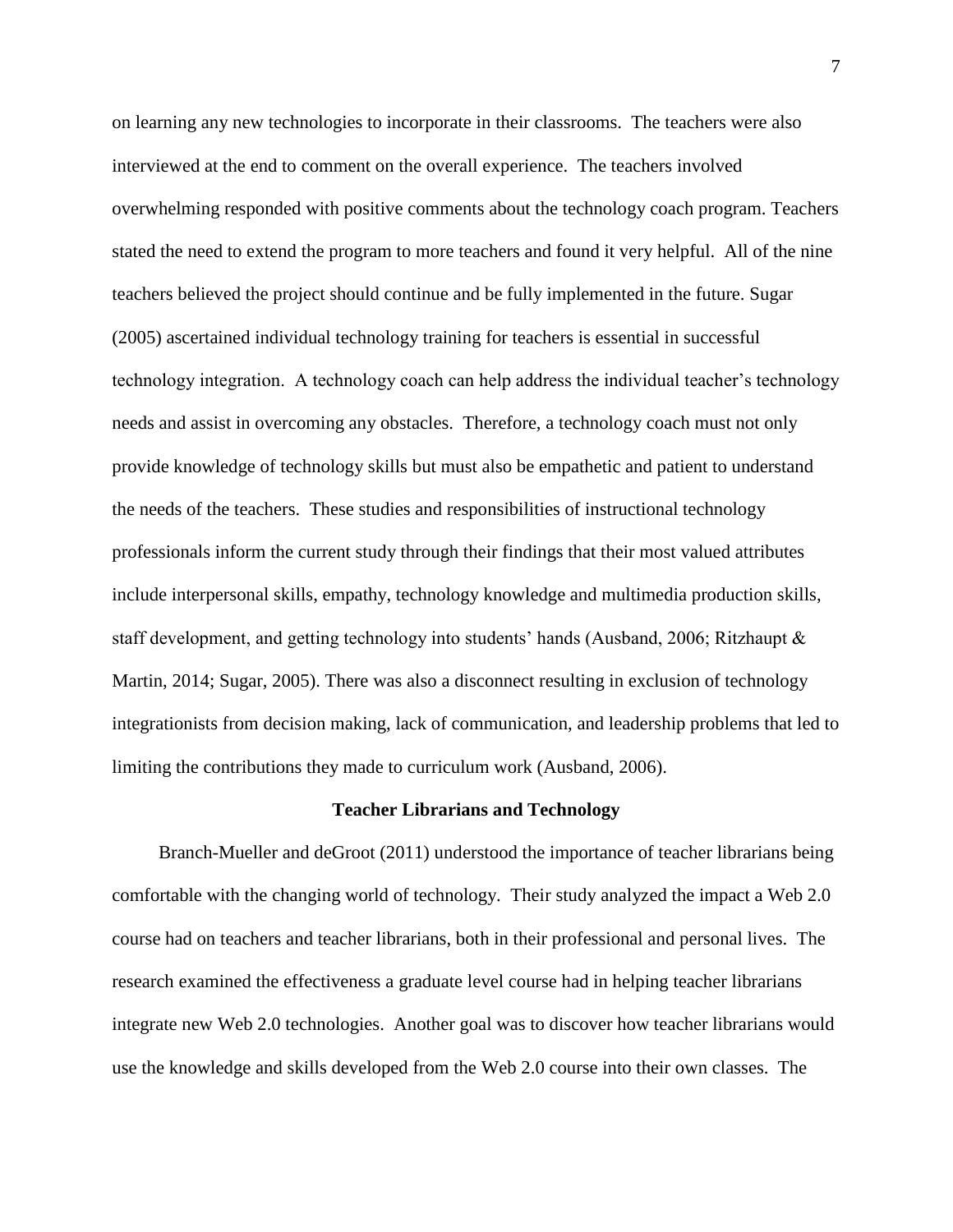course was taken though the University of Alberta's distance learning program by sixty teachers and teacher librarians. All were contacted and asked to complete a survey once the course was completed, thirty four of the students responded. Branch-Mueller and deGroot's (2011) findings indicated taking a class which allowed teacher librarians to explore and experiment with new technologies changed the teachers both personally and professionally. About one half of the participants indicated they had not used any of the technology tools taught in the course in their own teaching before they had taken the course. However, after completing the class, the teacher librarians reported using a wide variety of the technology tools which were taught in the course. All of the respondents reported having more confidence to integrate the technology tools into their own teaching.

 The role of teacher librarians continues to evolve due in part to the continued use of technology in classrooms. Johnston (2012) recognized the crucial element of technology and teaching and the need for school librarians to become leaders in integrating technology. However, many teacher librarians need more guidance as to how to enact this leadership role (Johnston, 2012). The purpose of her study was to support teacher librarians by finding those who are successfully filling this technology leadership need and determining the enablers and barriers they have encountered. A secondary analysis method was used to take a closer look at survey research which had been previously completed by the University of North Carolina at Greensboro and sponsored by the Partnerships Advancing Library Media Center at Florida State University. In the original survey, 295 National Board Certified school librarians answered two open ended questions about enablers and barriers to their leadership roles in technology integration. These questions had not been previously reported or analyzed. Many participants listed more than one enabler or barrier to technology integration, over 724 enablers and 366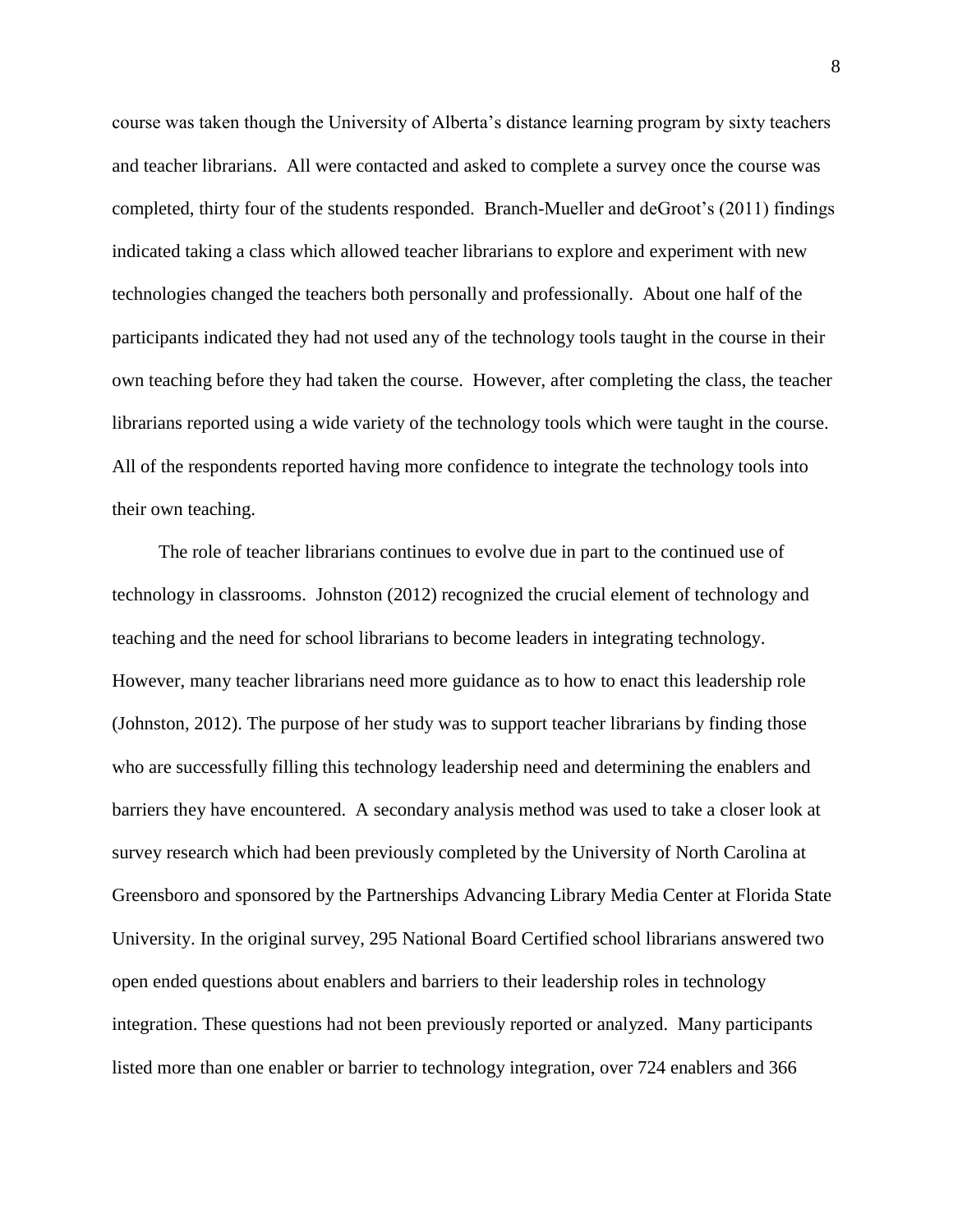barriers were identified. Positive relationships were determined to be a commonly occurring enabler to technology leadership. This included teachers and administrators. However, the most frequently stated enabler was a supportive principal. According to Johnston (2012), those school librarians who were involved in a high level of technology integration identified the importance of principals' support more than other participants. Teacher librarians also cited leadership opportunities as an enabler to technology leadership. Being involved in decision-making and knowing their voices mattered was essential. Comparatively, one of the most consistently listed barriers to technology integration was not being involved in leadership opportunities. Consequently, Johnston (2012) discovered when instructional technologists were viewed as the technology experts in the school, teacher librarians felt they were unable to enact a leadership role and were overlooked in technology decision making. Unfortunately, many times competitive relationships were developed between the two positions, and it limited the teacher librarians' technology integration leadership. However, those teacher librarians who were serving in dual roles as both librarian and technologist, were able to be highly involved in technology integration leadership.

Everhart and Johnston (2016) acknowledged the significance of teacher librarians being viewed as leaders in their schools. They set out to build a theoretical foundation for teacher librarians and leadership, with an emphasis on technology integration. A meta-ethnography approach was used to gain a deeper understanding of the leadership practices of school librarians. Meta-ethnography allows researchers to compile findings of two or more qualitative studies which have similar research questions or topics and create meaning to support theoretical development. In this case, six different research studies were analyzed to build a framework for school librarian leadership, with an emphasis on technology integration. This method of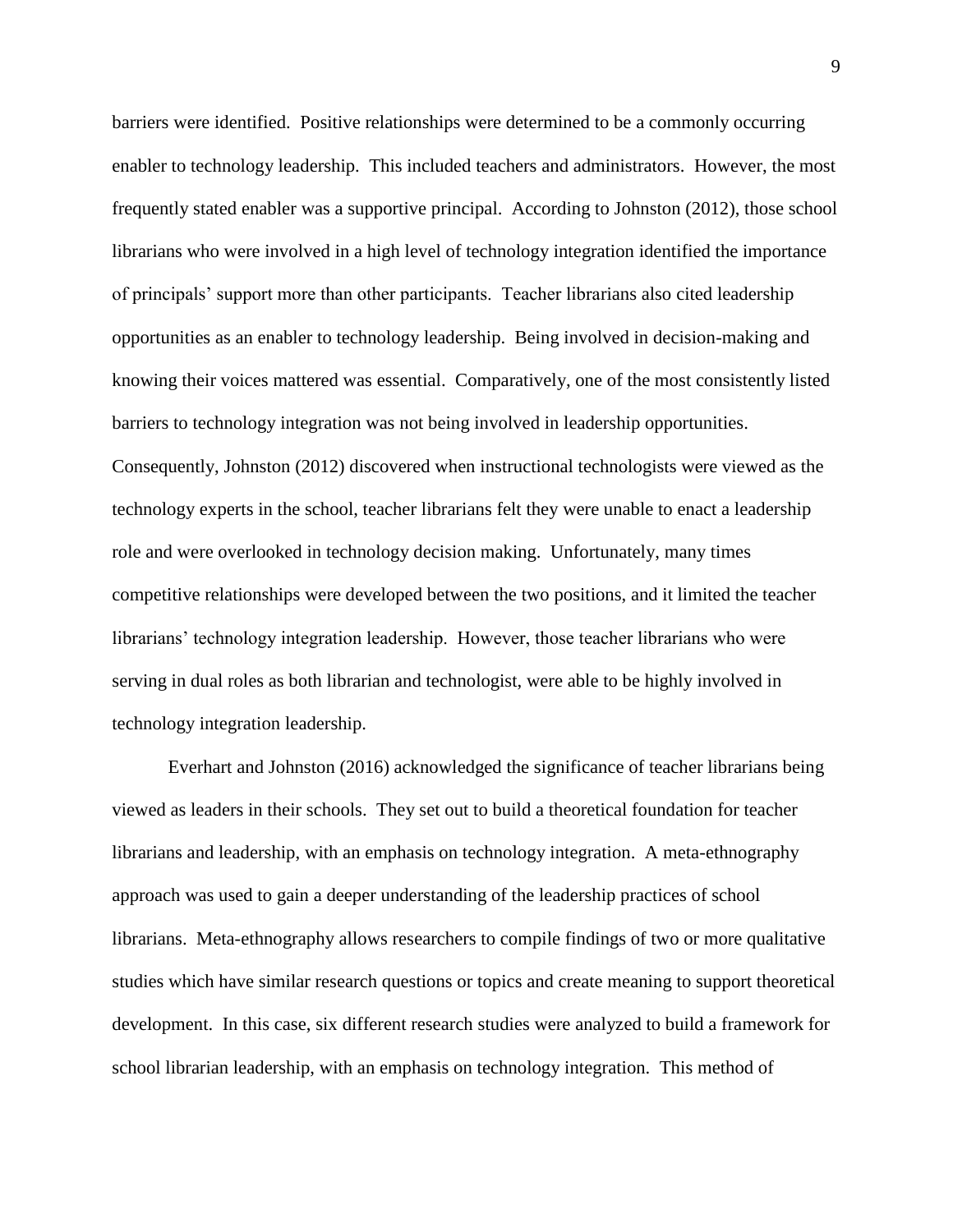research allowed Everhart and Johnston to reflect on the overall meaning of school librarian leadership as it exists now and identify categories, ideas, concepts, and patterns which occurred in all studies. Then, they were able to draw conclusions and develop an informed conceptual model to explain the dynamics of school library leadership. Five concepts became apparent: resistance, growth, relationships, communication, and confidence. The relationships between these concepts were analyzed and led to the creation of five proposition statements. Proposition statement number one stated the need for education. Education provides a leadership skill which can help build confidence in school librarian leadership, including with technology. This not only includes preparation programs but also professional development. The next proposition statement addressed school culture. The studies pointed out that when school librarians met challenges from other teachers or instructional technology specialists, leadership suffered. School environments which had collaborative teachers, supportive principals, and involved librarians in decision making were effective in allowing for librarians' leadership growth. Librarians' peers are also viewed as essential. Proposition statement three stated that school librarians need to communicate with other school librarians to aid in leadership development. Librarians must also have a desire to lead. Those who were resistant to leadership roles lost out on many opportunities. This was especially apparent with technology expertise. Being a technology expert or integrator can help develop the mindset for leadership. Librarians sometimes need to step out of their comfort zones in order to lead (Everhart & Johnston, 2016). The previous studies of teacher librarians and technology leadership inform the current study by recognizing the need for collaborative relationships, education, and leadership opportunities as important factors in enabling leadership in technology (Branch-Mueller & deGroot, 2011; Everhart & Johnston, 2016; Johnston, 2012).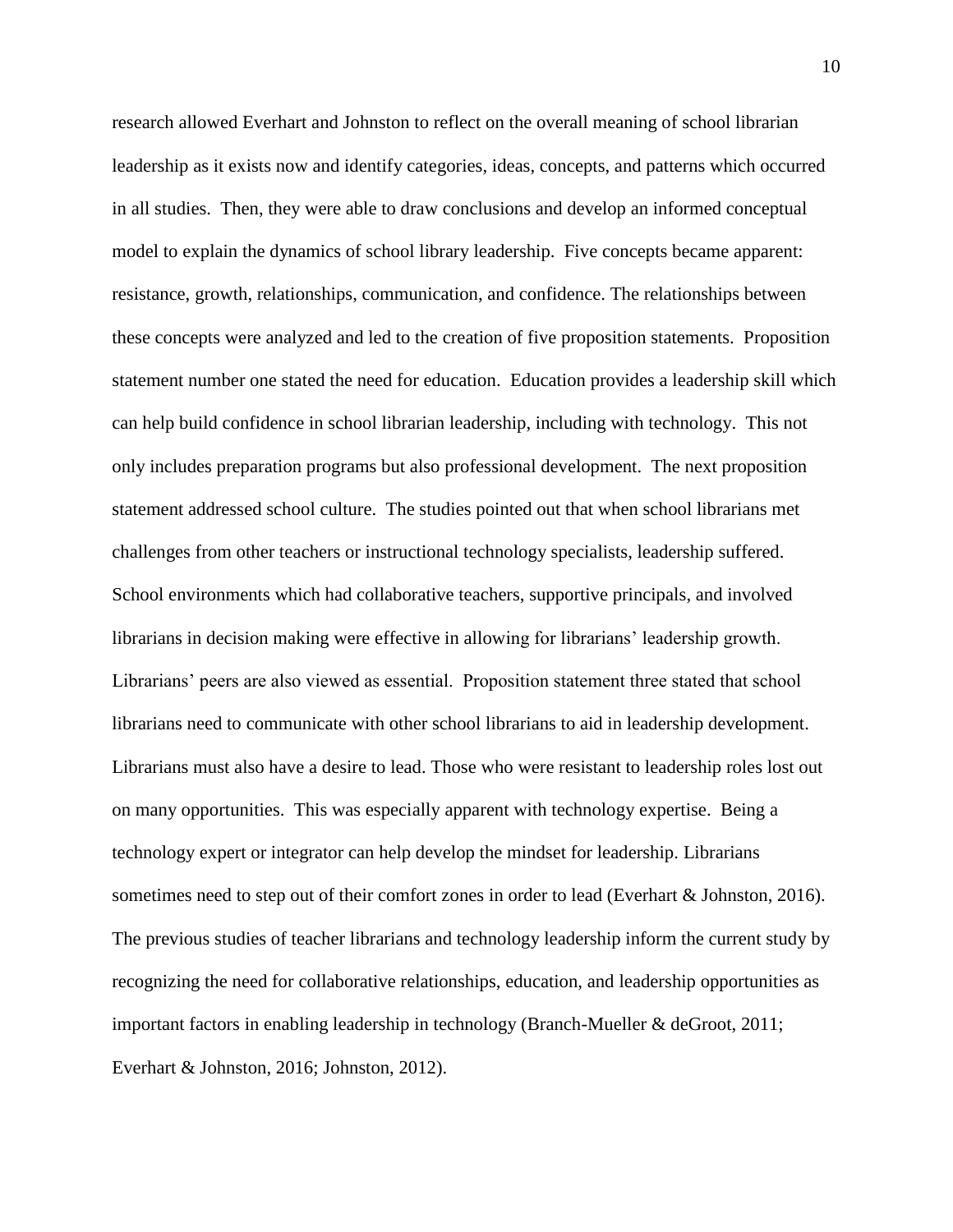#### **Administrators' Perceptions of Teacher Librarians**

As previously stated, supportive principals are essential to helping teacher librarians enact leadership roles. Church (2008) studied how elementary principals perceive media specialists in instructional roles and how those perceptions are formed. Five hundred principals in Virginia were invited to participate in a survey which included several statements about the teaching roles of the media specialists, instructional partner roles, and overall contributions. One hundred ten principals completed the survey and ranked statements on a five point Likert Scale (strongly disagree to strongly agree). They also completed one open ended question which asked them to describe a time they had with library media specialists that helped them form their view of the media specialist role. Overall, 90% of the participants understood the need for media specialists to teach information literacy skills using print and subscription database resources. However, only 80% agreed with library media specialists teaching how to find information on the free web. Ninety five percent of the principals surveyed agreed with the media specialists teaching students to find and evaluate information, but 75% of those thought it was the responsibility of the classroom teacher or instructional technology teacher's job to teach students how to use the information found. The majority of the principals surveyed understood the need to collaborate, but felt it was the library media specialists' job to initiate collaboration and be proactive in promoting the school library program. The respondents also felt media specialists should put themselves in a secondary role. Finally, Church (2008) discovered less than two percent of the principals surveyed had any coursework related to the duties and responsibilities of school media specialists during their principal preparation program. They based their perceptions of the instructional role of media specialists through their interactions with media specialists during their administrative careers.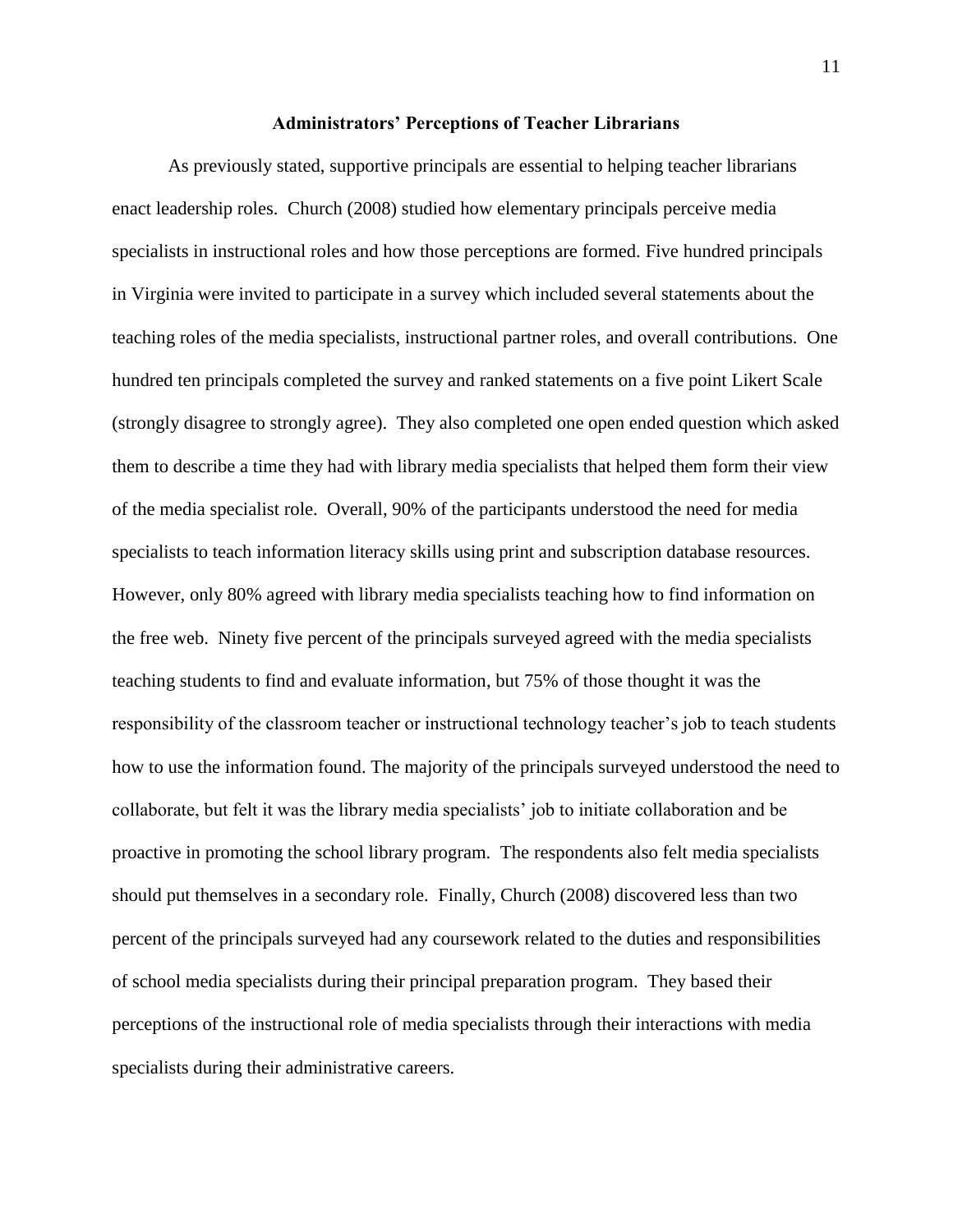In a similar study, Lupton (2016) recognized principals' perceptions of the roles of teacher librarians are crucial to the success of the school library program. However, she felt that most of the existing research on principals' perceptions were based on responses to questionnaire items in which the teacher librarians' roles were already predefined, with a majority of research being done in the United States. Lupton (2016) set out to determine how principals viewed teacher librarians in Australia. Nine principals in Queensland, Australia volunteered to participate in the study. It should be noted they were recruited by their teacher librarians to participate. Each of the principals was interviewed and asked seven different questions about the teacher librarian's role in his or her school. Lupton (2016) found that each of the nine principals viewed the role of the teacher librarian differently. However, several themes emerged in the study. A majority of principals stressed that a teacher librarian was a teacher first and librarian second. They felt the teacher librarian should be an experienced teacher. The participants also commented on the teacher librarian's broad perspective on what is happening in the school. They considered the ability to see the big picture as a value because the teacher librarian is able to give advice and provide ideas to principals. The principals also cited the need for a school librarian to provide a leadership role and go beyond the books. This included providing professional development opportunities and coaching with digital technologies. Finally, the principals stated that it was the person in the teacher librarian role who made the role valuable. A teacher librarian needs to have leadership qualities which include; a vision, advocacy, being proactive, and a "mover and a shaker."

 Unfortunately, uninformed school administrators can lead to cuts in school library programs. According to Everhart and Mardis (2014), a lack of concern for school librarians can lead to a disappearance in jobs. Advocacy for school librarians and library programs is needed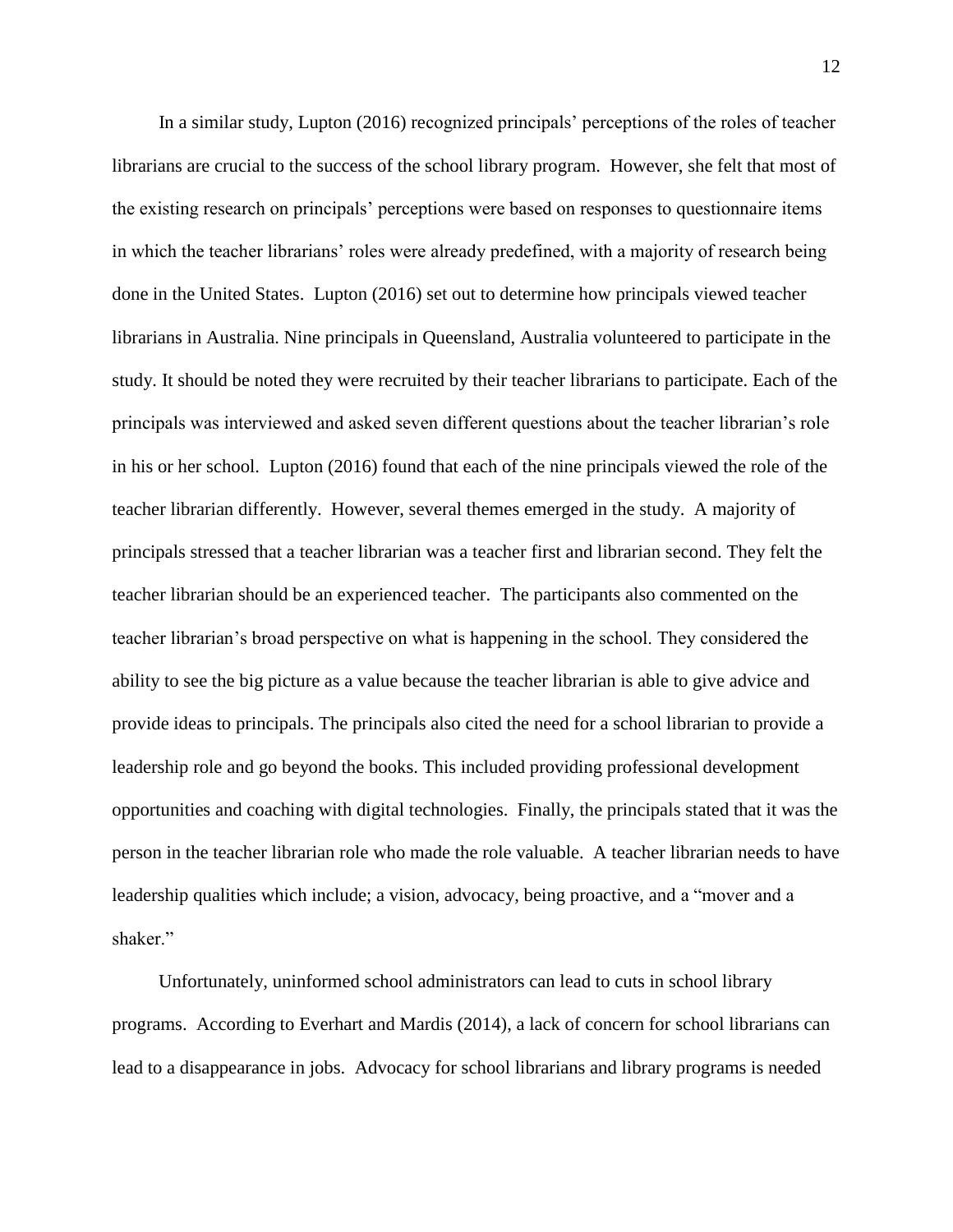to better inform decision makers. Everhart and Mardis' (2014) study focused on determining what stakeholders expected from school library programs. Stakeholders included teachers, parents, administrators, school and community leaders. The study reported on the one year project called The Pennsylvania School Library Project. The leaders of this project recognized the need to advocate for library programs by educating the non-library audience. Four focus groups were formed using a focus group methodology. A total of 71 people participated in four different sessions. The groups listened to a presentation about the current state of school libraries in Pennsylvania and key research findings. Then, small groups were formed to discuss what participants felt were important components of school library programs. Selected participants were interviewed following each session. Many people cited they received important knowledge about school librarians, especially about their roles in instructional partnerships. The interviewed participants indicated they were unaware of this instructional role before. Many also came to understand the need to have full time certified school librarians in schools. They recognized that quality school library programs could not exist without certified librarians. These studies on the perceptions of teacher librarians by administrators informs the current study by recognizing teacher librarians' roles as teachers and instructional partners (Church, 2008; Everhart & Mardis, 2014; Lupton, 2016). The studies also found that advocacy by teacher librarians for school library programs is essential (Church, 2008; Everhart & Mardis, 2014).

#### **Summary**

 Many studies have shown the importance of teacher librarians being viewed as leaders in their schools (Everhart & Johnston, 2016; Johnston, 2012). In order to enact this leadership role in technology integration, teacher librarians need to form collaborative relationships, have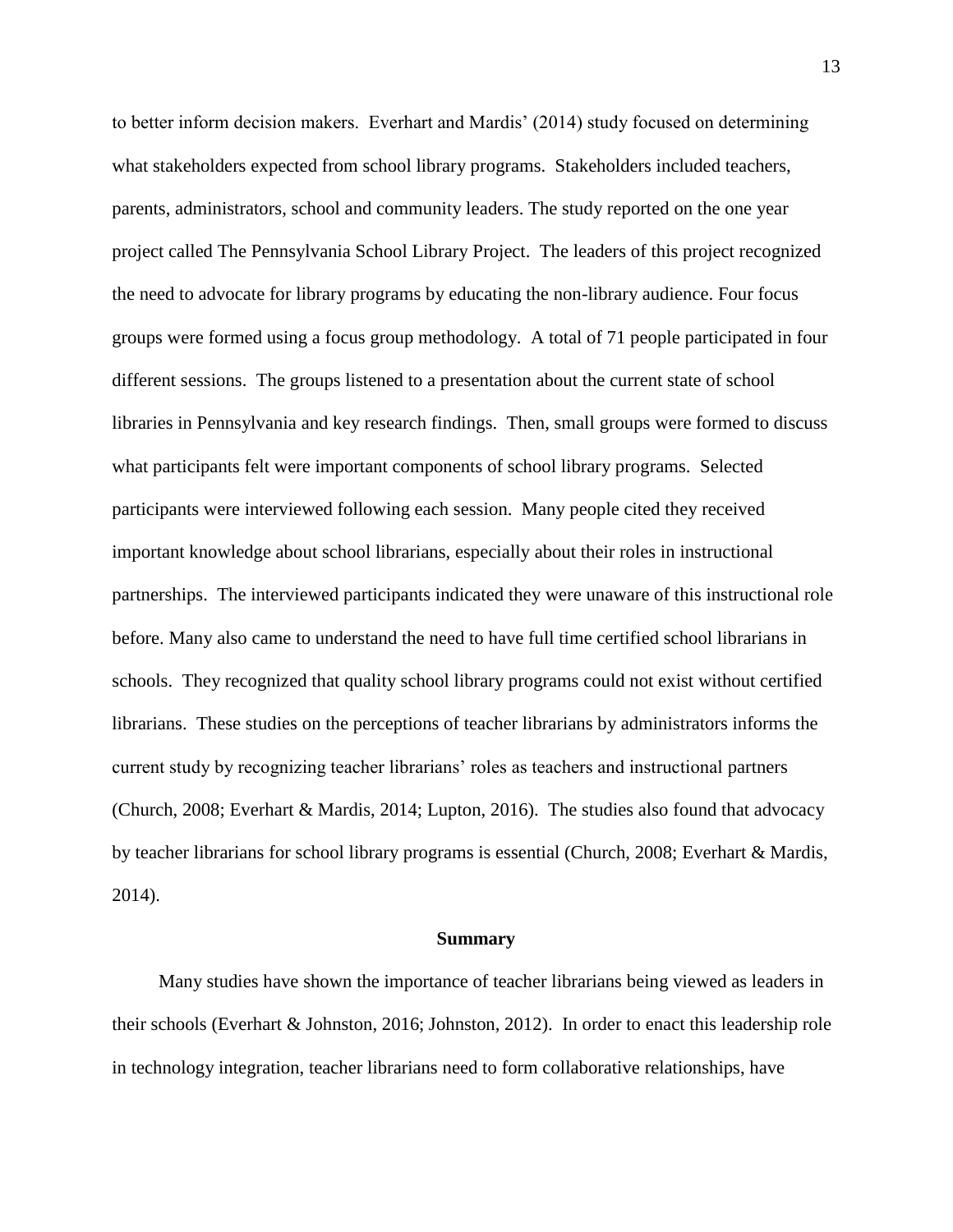supportive principals, and advocate for the school library program (Church, 2008; Everhart & Mardis, 2014; Everhart & Johnston, 2016, Johnston, 2012). However, studies indicate further research needs to be done to investigate technology integration leadership by school librarians. This includes role definition, explicit techniques, and strategies for enacting the technology leadership role.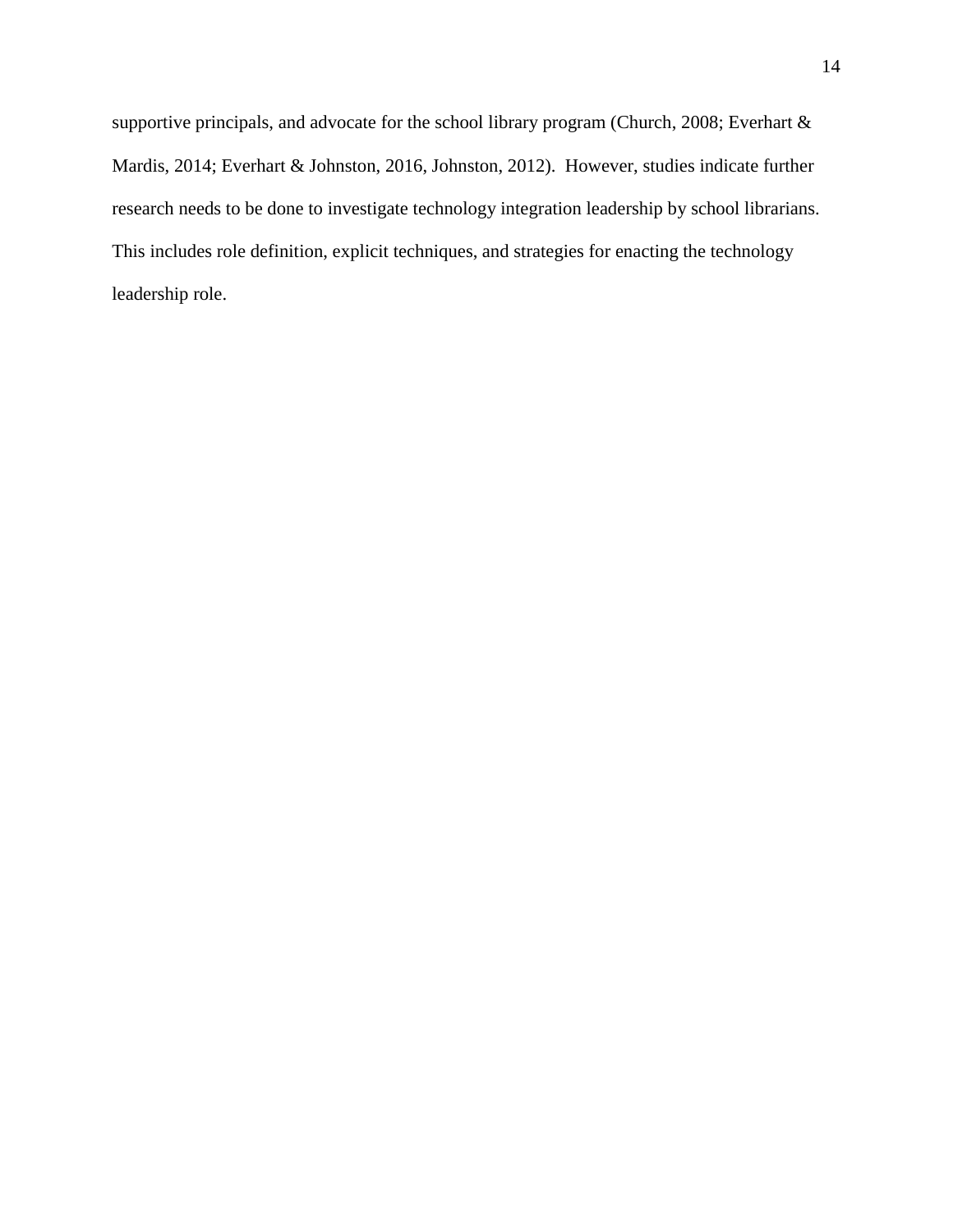#### **CHAPTER 3**

## **METHODOLOGY**

The need for teacher librarians to enact leadership roles in their schools is vital. However, their role in technology integration takes many forms and is not always well defined by the profession or the schools. Prior research identified supports and barriers to technology leadership but has not offered explicit techniques and strategies to further study how to become successful technology leaders in schools. This study examined the strategies and techniques of current teacher librarians who are technology leaders in their schools in an effort to better inform administrators and newly hired professionals to clarify teacher librarians' roles in technology integration.

#### **Research Design**

In order to investigate techniques and strategies that make teacher librarians successful technology leaders, the researcher used a qualitative approach gathering data from participants via a focus group. Wildemuth (2009) states, "Because the focus group members are encouraged to talk with each other as well as the researcher, the data produced by the focus group are more than just answers to an interviewer's questions" (p. 242). Furthermore, "One of the core strengths of the focus groups is that participants can compare their views with those of other participants in the group, rather than simply reporting their views to an interviewer" (Wildemuth, 2009, p. 242). The researcher used the discussion of the focus group to better determine a role definition for technology integration and teacher librarians, as well as techniques and strategies to successfully enact the role.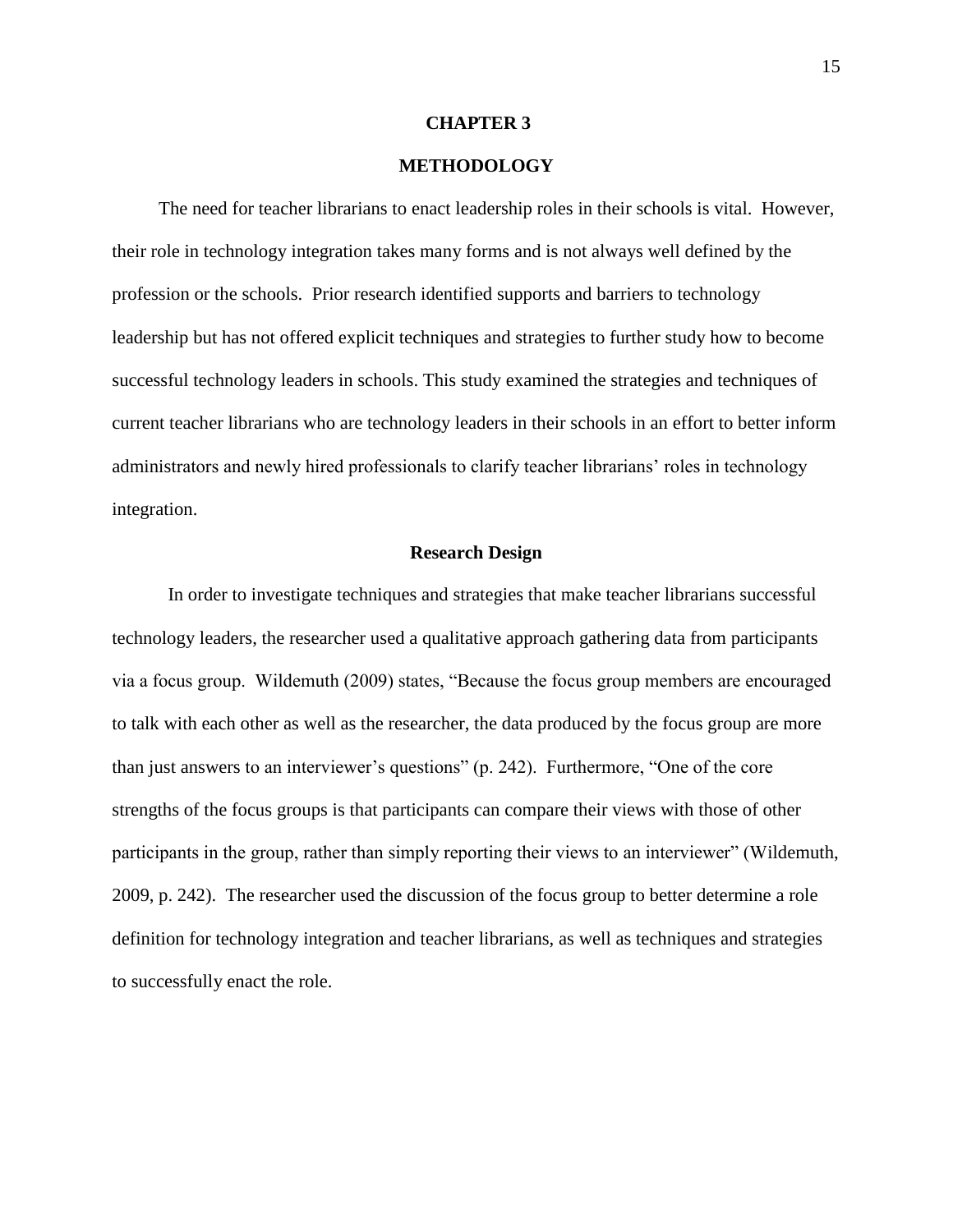### **Participants**

The focus group included two teacher librarians within one rural regional education center in northeast Iowa. These teacher librarians were chosen because they are teacher librarians in their schools with an additional role in their districts' teacher leadership programs focusing on technology.

## **Procedure**

### **Data Sources**

A list of questions was prepared by the researcher for the participants of the focus group (see Appendix A). The researcher moderated the focus group, allowing participants the opportunity to elaborate on the questions. Wildemuth asserts "A less structured approach is also possible. In it, the moderator allows the group to move to a topic not included in the moderator's guide or to skip a topic they do not consider important" (p. 247). In this less structured approach, the participants were able to expand on the strategies and techniques they felt were most important.

 The group's discussion session was audiotaped. The researcher also took notes during the discussion. According to Wildemuth (2009) if one is able to take notes and audiotape, it allows the researcher to augment notes and focus on important details. Furthermore, "This approach achieves the dual goals of developing a rich data set and completing the process efficiently" (p. 247).

#### **Data Analysis**

Qualitative content analysis was used for data analysis. The data was coded based on emerging themes. Wildemuth (2009) indicates "Qualitative content analysis does not produce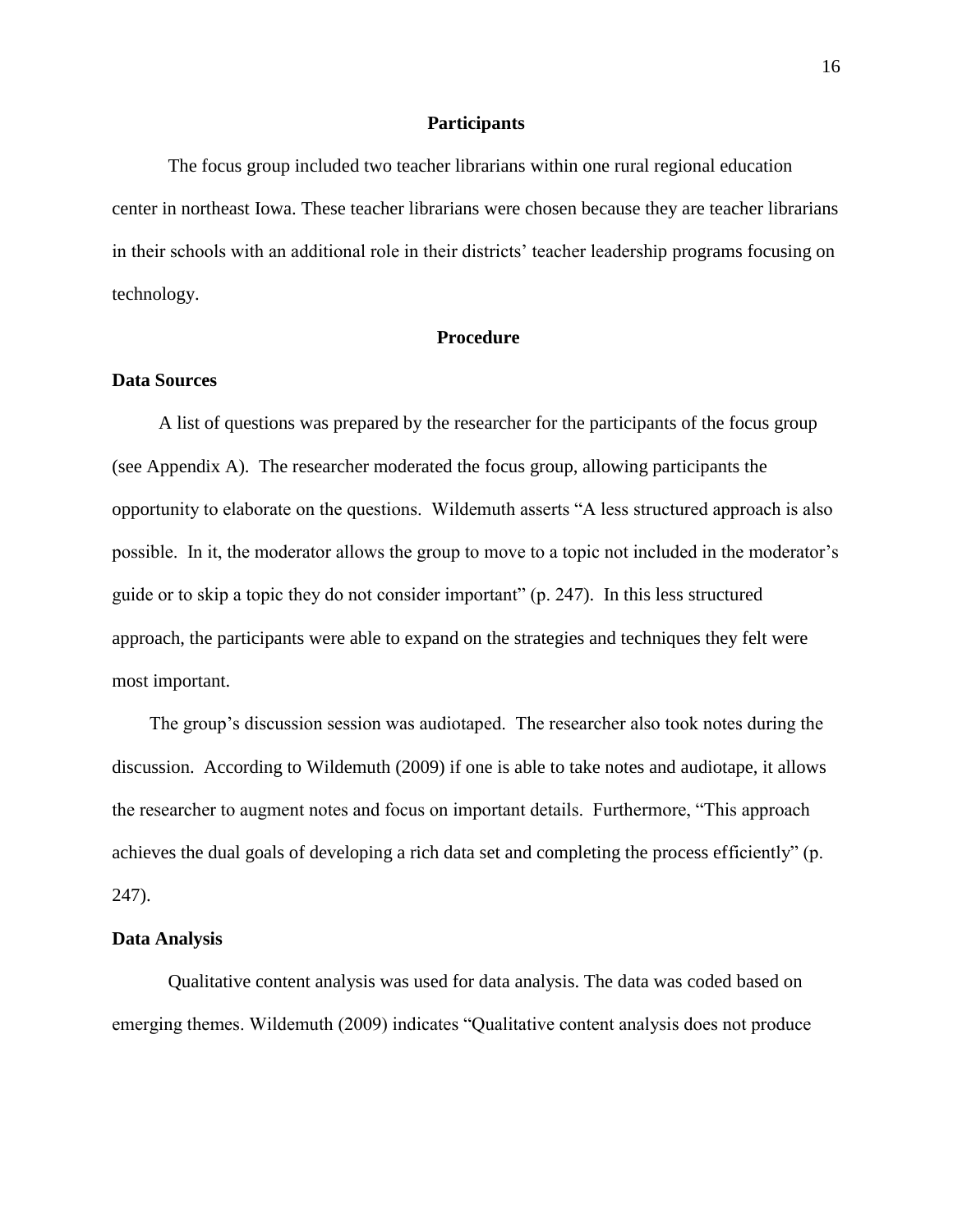counts and statistical significance; instead it uncovers patterns, themes, and categories important to a social reality" (p. 312).

Once the session ended, the researcher analyzed the responses and coded the information. The researcher examined the responses for patterns and relationships which emerged. As Wildemuth (2009) states, it is necessary for the researcher to have a balance of all participant views, not just the talkative ones. The themes which developed within the focus group were identified and represented as the views of the group and not just the opinions of one. Wildemuth (2009) asserts that the researcher needs "not to be rigid about the basic unit of analysis (e.g., defining the unit of analysis as a single comment made by a single participant) or you will lose ideas that were generated across multiple participants" (p. 248). Once the data was analyzed from the focus groups, the researcher produced a "report providing evidence or each theme and thoroughly discussing the implications of each theme in terms of the original research questions" (p. 248).

### **Limitations**

 The focus group was limited to two teacher librarians in one region of eastern Iowa. These teacher librarians serve in schools which classify them as both teacher librarians and technology leaders. Both participants are in multiple buildings, with one of the participants being shared between two school districts. They serve students in PreK-12th grade.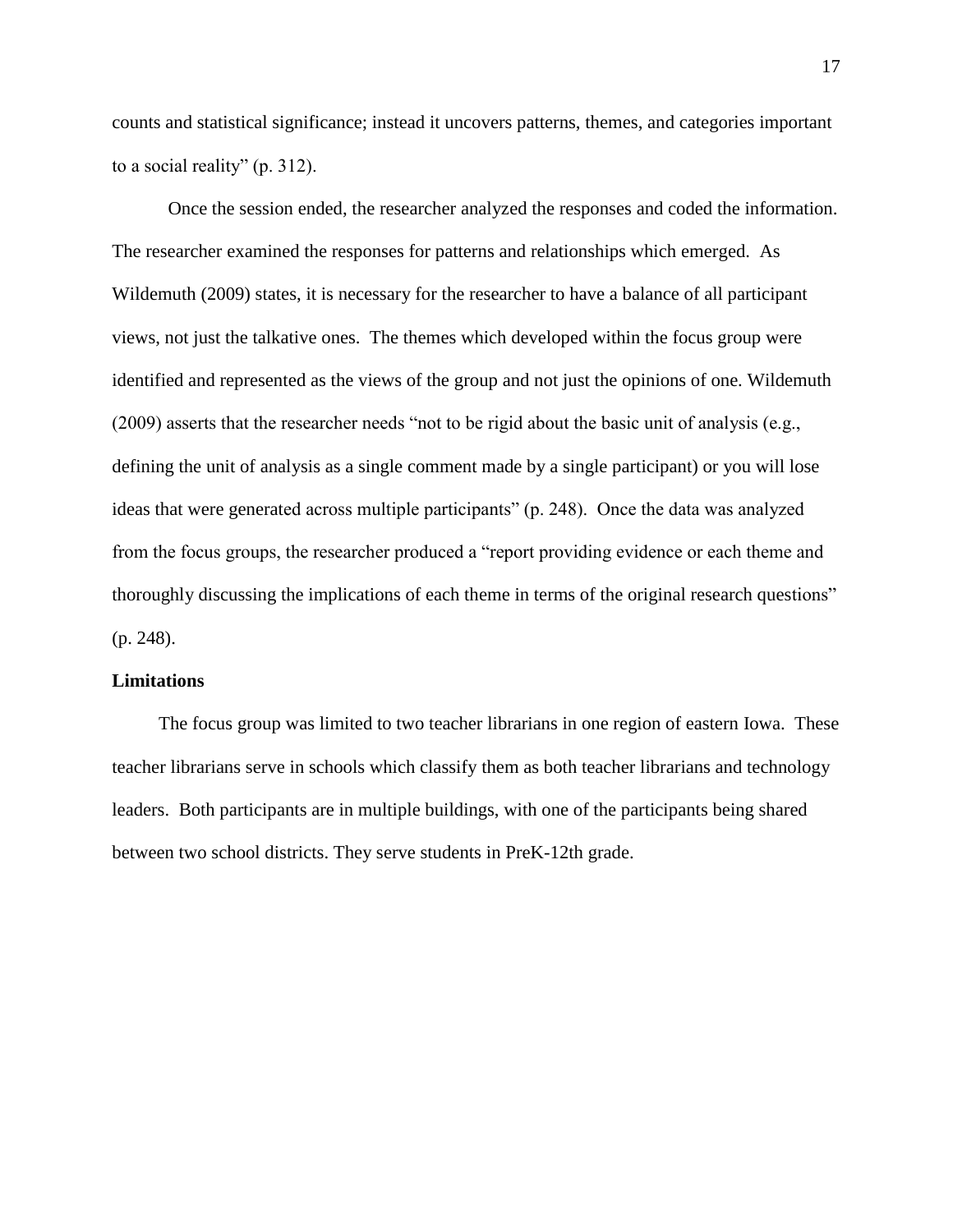#### **CHAPTER 4**

### **FINDINGS**

 Many administrators are assigning teacher librarians dual job titles to serve in the role of technology integrationists or specialists, despite technology leadership being an inherent part of the teacher librarians' jobs. Having dual titles may create confusion for teacher librarians and other teachers. The purpose of this study is to examine the strategies and techniques of current teacher librarians who are technology leaders in their schools, to clarify teacher librarians' roles in technology integration for administrators and newly hired professionals. A focus group was conducted with a list of questions to determine how teacher librarians can successfully be technology leaders.

#### **Teacher Librarians and Technology Integration**

Both participants for this study have more than one job title. Participant A is classified as both an instructional coach and teacher librarian. However, she is involved in the technology leadership committee for her school. Even though she is not specifically classified as a technology integrationist, she said it was a role that was assumed as part of her job. Participant B has three titles. She is considered an instructional coach, teacher librarian, and a technology integration specialist.

In what ways are teacher librarians integrating technology into lessons? A series of questions was asked to determine the answer to this research question. The overall theme which emerged was finding ways to help students better utilize technology to meet learning needs. This included integrating technology into library lessons by using technology to promote books, help students learn how to code, use Google and other online resources.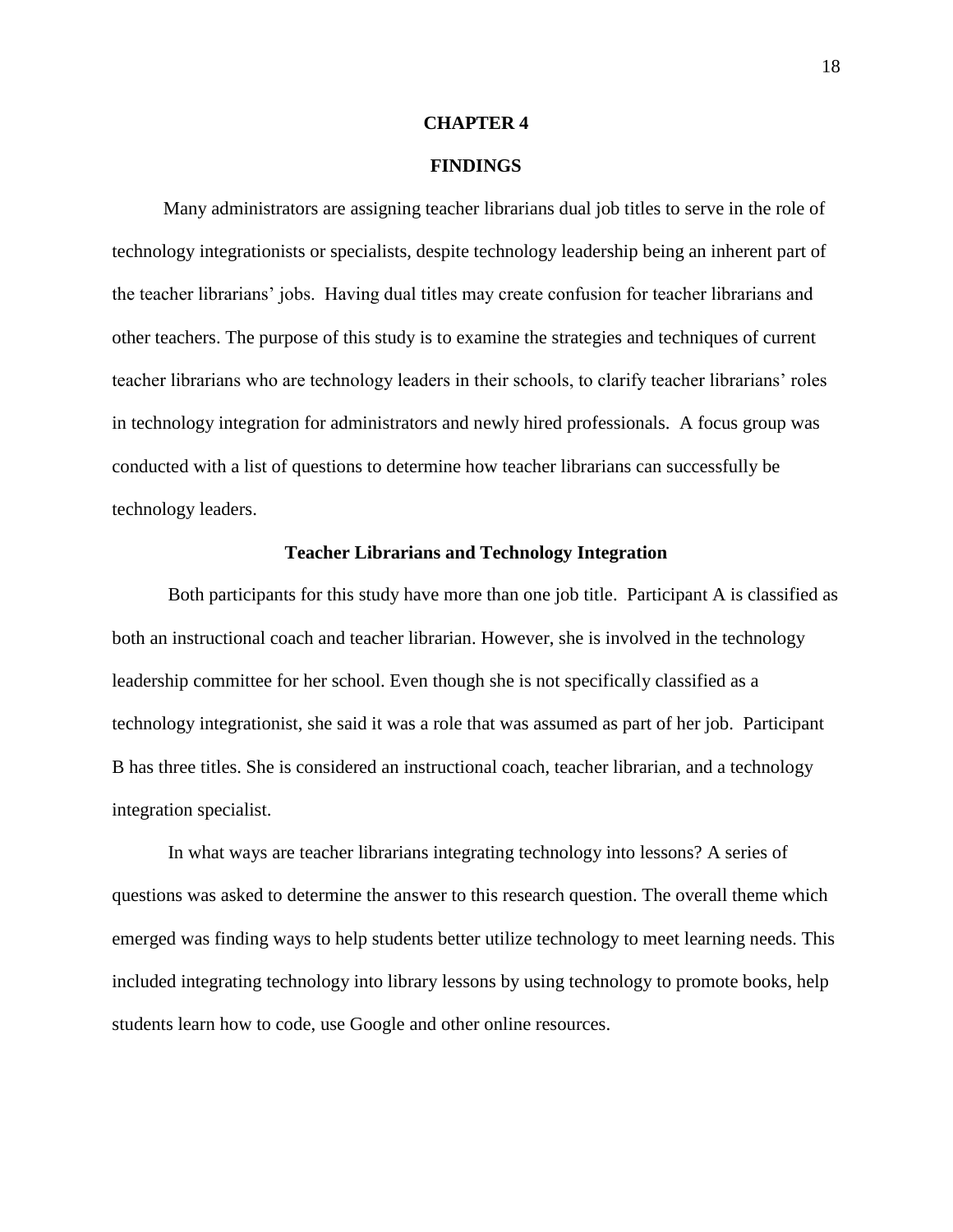Table 1 lists questions and participants responses to them emerging from the discussion. Both participants agreed there was a disconnect between classroom teachers and different technology teaching models such as TPACK (Technological Pedagogical Content Knowledge) or SAMR (Substitution Augmentation Modification Redefinition). They believe that classroom teachers are not familiar with these models and choose not use them in their lessons. They also do not use these models when planning their own lessons. They both discussed using technology for book reviews, digital storytelling, and promoting of books. Teaching students how to use Google and Google Classroom were also a big part of how they used technology in their lesson planning.

Table 1

| <b>Question</b>                                                                   | <b>Participant A Response</b>                                                                                                       | <b>Participant B Response</b>                                                                                   |
|-----------------------------------------------------------------------------------|-------------------------------------------------------------------------------------------------------------------------------------|-----------------------------------------------------------------------------------------------------------------|
| Do you use technology<br>in your information<br>literacy lessons?<br>Describe.    | -Teach students how to<br>manage information and<br>determine what are credible<br>sources online                                   | -Use Google slides to<br>present lessons on ethical<br>use of information,<br>copyright, and plagiarism         |
|                                                                                   | -teach how to manage tabs on<br>browser and navigate                                                                                | -demonstrate how to use<br>information ethically<br>especially online with text<br>and images                   |
| Are you familiar with<br><b>TPACK</b> framework and<br>does it influence lessons? | -overlaps with instructional<br>coaching role<br>-doesn't use the language but<br>feels like it gets used                           | $-nO$                                                                                                           |
| Are you familiar with<br>SAMR model and do<br>you use it?                         | -there is a disconnect because<br>most teachers are not familiar<br>with it<br>-too much substitution in<br>lessons and not enough. | -more familiar with this<br>model<br>-agrees there is a<br>disconnect with classroom<br>teachers and the models |

*Teacher Librarians and Technology Integration*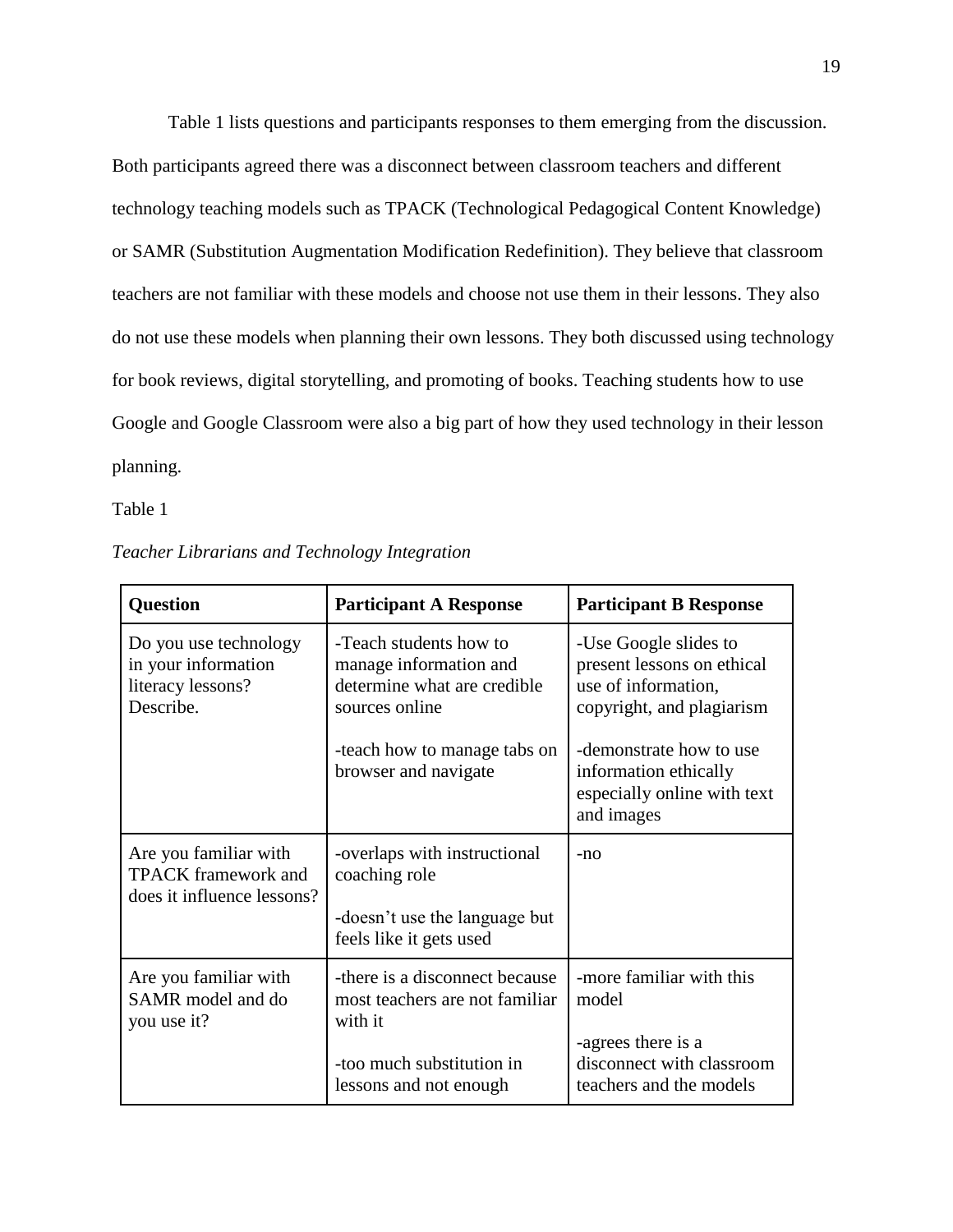|                                                                      | redefinition or modification                                                                                                                                     | -chooses to focus on the<br>Iowa Core standards and<br>use those to guide<br>instruction                                                                            |
|----------------------------------------------------------------------|------------------------------------------------------------------------------------------------------------------------------------------------------------------|---------------------------------------------------------------------------------------------------------------------------------------------------------------------|
| Do you use technology<br>for media sharing?                          | -uses DoInk for Book reviews                                                                                                                                     | -Book Reviews,<br>infographics, Follett<br>Destiny, podcasts to<br>promote books                                                                                    |
| Do you use technology<br>to manage and organize?<br>Explain.         | -tried Evernote, but students<br>did not latch onto it<br>-Google                                                                                                | -Google                                                                                                                                                             |
| Do you use technology<br>for social networking<br>and communication? | -wishes she had time to<br>promote more books on<br>social networking<br>-spread too thin<br>-school email<br>-tries to send emails on new<br>books with teasers | -not really used for library<br>purposes<br>-Twitter account for<br>professional sharing<br>-too many job titles and not<br>enough time to just focus<br>on library |
| Do you use technology<br>for curriculum<br>collaboration?            | -Iowa AEA Online Resources<br>-Google                                                                                                                            | -Iowa AEA Online<br>Resources<br>-Google                                                                                                                            |
| Do you use technology<br>for digital storytelling?                   | -DoInk<br>-Green Screen room<br>-uses SeeSaw to add book<br>covers and audio                                                                                     | -SeeSaw<br>-iMovie<br>-StopMotion                                                                                                                                   |
| Do you use technology<br>for content resources?                      | -teaches code.org<br>-tries to introduce a lot of<br>content for teachers<br>-feels like they only scratch<br>the surface of some of the                         | -set up Epic for teachers<br>-teaches code.org                                                                                                                      |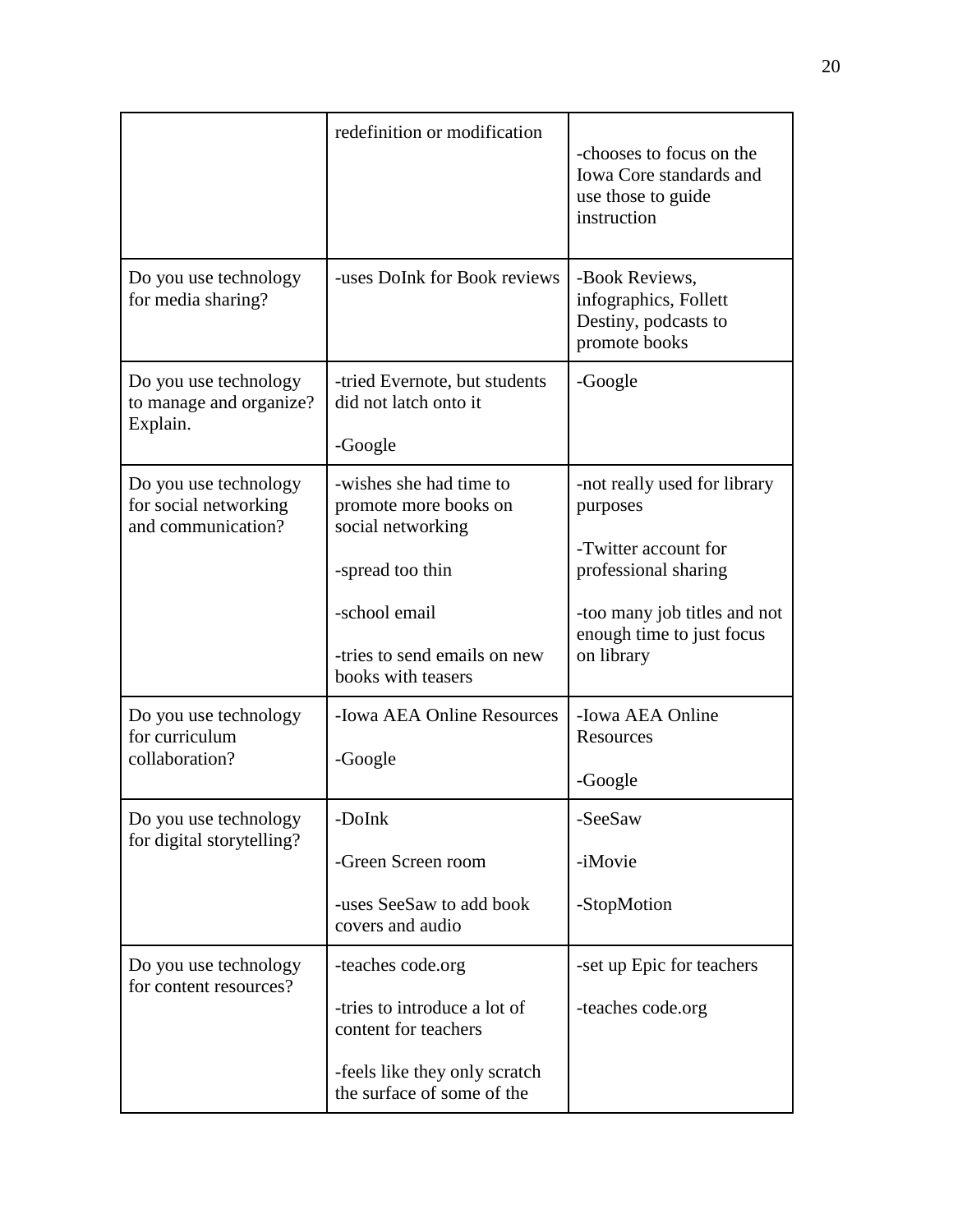| content resources and doesn't<br>continue |
|-------------------------------------------|
|-------------------------------------------|

 Table 2 examines the similarities and differences between the ways teacher librarians are integrating technology into lessons. The researcher analyzed similarities and differences in the questions and discovered the overall themes, which are to help students better utilize technology and to better use technology in one's lessons to promote books, to help students learn to code, and to help students use Google and other online resources.

## Table 2

## *Research Question One Responses*

| In what ways are teacher librarians integrating technology into lessons? |  |  |  |
|--------------------------------------------------------------------------|--|--|--|
|                                                                          |  |  |  |

| <b>Similarities</b>                                                                                                                                                                                                                                                                                                                         | <b>Differences</b>                                                                                                                                            | <b>Overall Theme</b>                                                                                                                                                                                                                                                                                        |
|---------------------------------------------------------------------------------------------------------------------------------------------------------------------------------------------------------------------------------------------------------------------------------------------------------------------------------------------|---------------------------------------------------------------------------------------------------------------------------------------------------------------|-------------------------------------------------------------------------------------------------------------------------------------------------------------------------------------------------------------------------------------------------------------------------------------------------------------|
| Use technology<br>$\bullet$<br>to help students<br>create book<br>reviews and<br>book trailers<br>Teach students<br>how to use<br>Google<br>Help teachers<br>$\bullet$<br>and students<br>learn how to<br>code<br>Demonstrate to<br>students how to<br>find information<br>using Iowa<br><b>AEA</b> Online<br>and other online<br>resources | Participant A more<br>familiar with<br>technology learning<br>models<br>Participant B does<br>$\bullet$<br>not get as much time<br>to focus on the<br>library | Finding ways to help<br>$\bullet$<br>students better utilize<br>technology to meet<br>learning needs<br>Teacher librarians are<br>integrating technology<br>into their lessons by<br>using technology to<br>promote books, help<br>students learn how to<br>code, use Google and<br>other online resources. |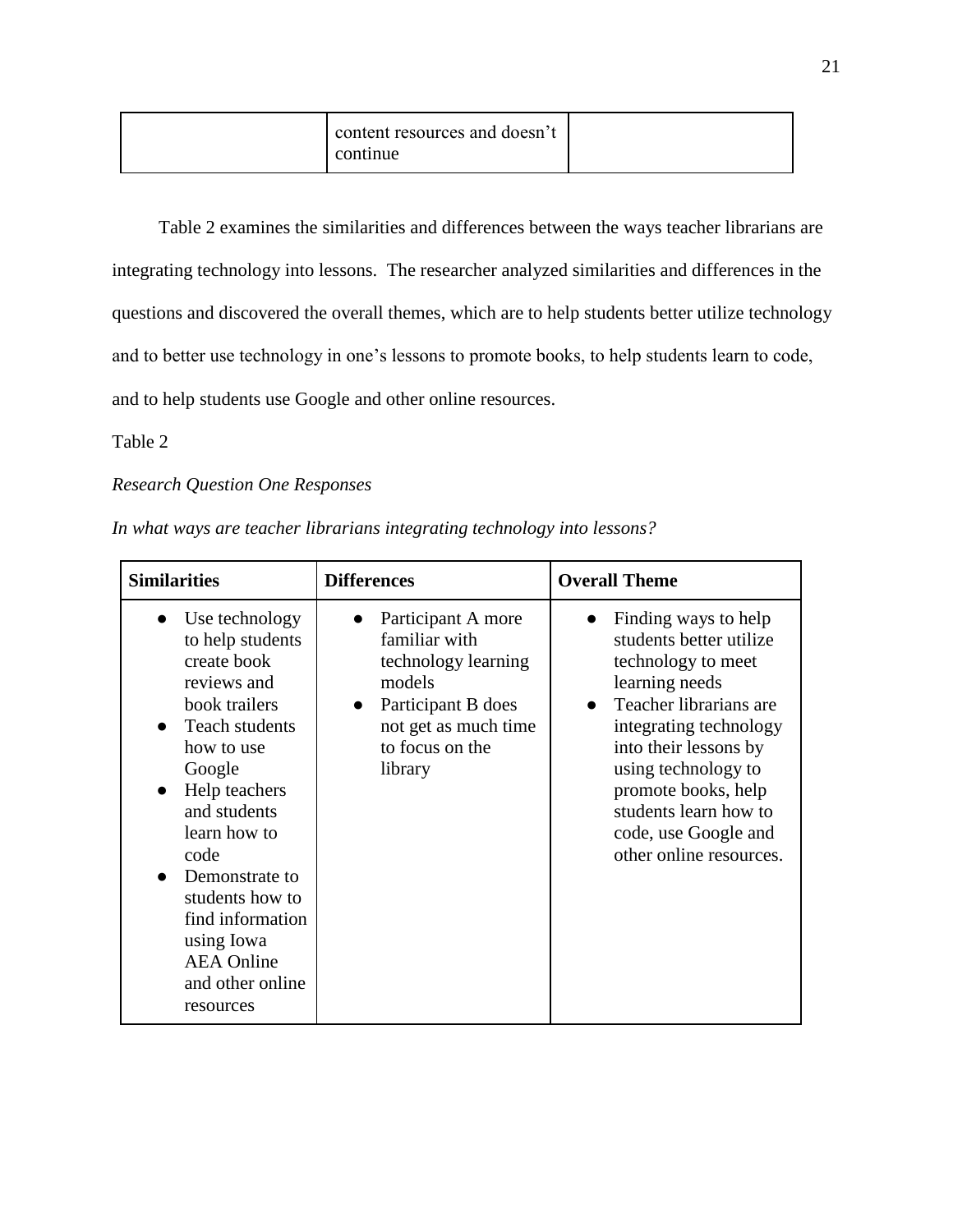### **Technology Integration Collaboration**

 Research question number two asked participants, how often do you collaborate with classroom teachers to integrate technology? This study showed classroom teachers are able to rely on teacher librarians to help students meet learning goals because there is an instructional partnership with teacher librarians. Teacher librarians need to continually foster good relationships with classroom teachers to offer ideas and support with technology.

Table 3 lists the questions and discussion from the participants pertaining to collaboration. Both agreed to the importance of sharing resources and new ideas with teachers, being the support person, establishing good relationships, and finding new ways to use technology to bring the library to the students. They both felt it is necessary to find ways to use technology to help foster a love of reading.

Table 3

| <b>Question</b>                                                                        | <b>Participant A</b>                                             | <b>Participant B</b>                                                              |
|----------------------------------------------------------------------------------------|------------------------------------------------------------------|-----------------------------------------------------------------------------------|
| How often do you<br>collaborate with classroom<br>teachers to integrate<br>technology? | -she is the go-to person for<br>support and<br>troubleshooting   | -good relationship with<br>teachers and feels like she<br>is always collaborating |
| Approximately what                                                                     | -always offering ideas for<br>technology integration             | -need for support and ideas<br>for integration is high                            |
| percent of all your teachers<br>is it that collaborate with<br>you?                    | -writing, research, and<br>information literacy<br>collaboration | -sharing of resources and<br>ideas                                                |
|                                                                                        | -using technology to do<br>books reviews and tv<br>newscasts     |                                                                                   |
|                                                                                        | -embedded in job to be a<br>support person                       |                                                                                   |

## *Technology Integration Collaboration*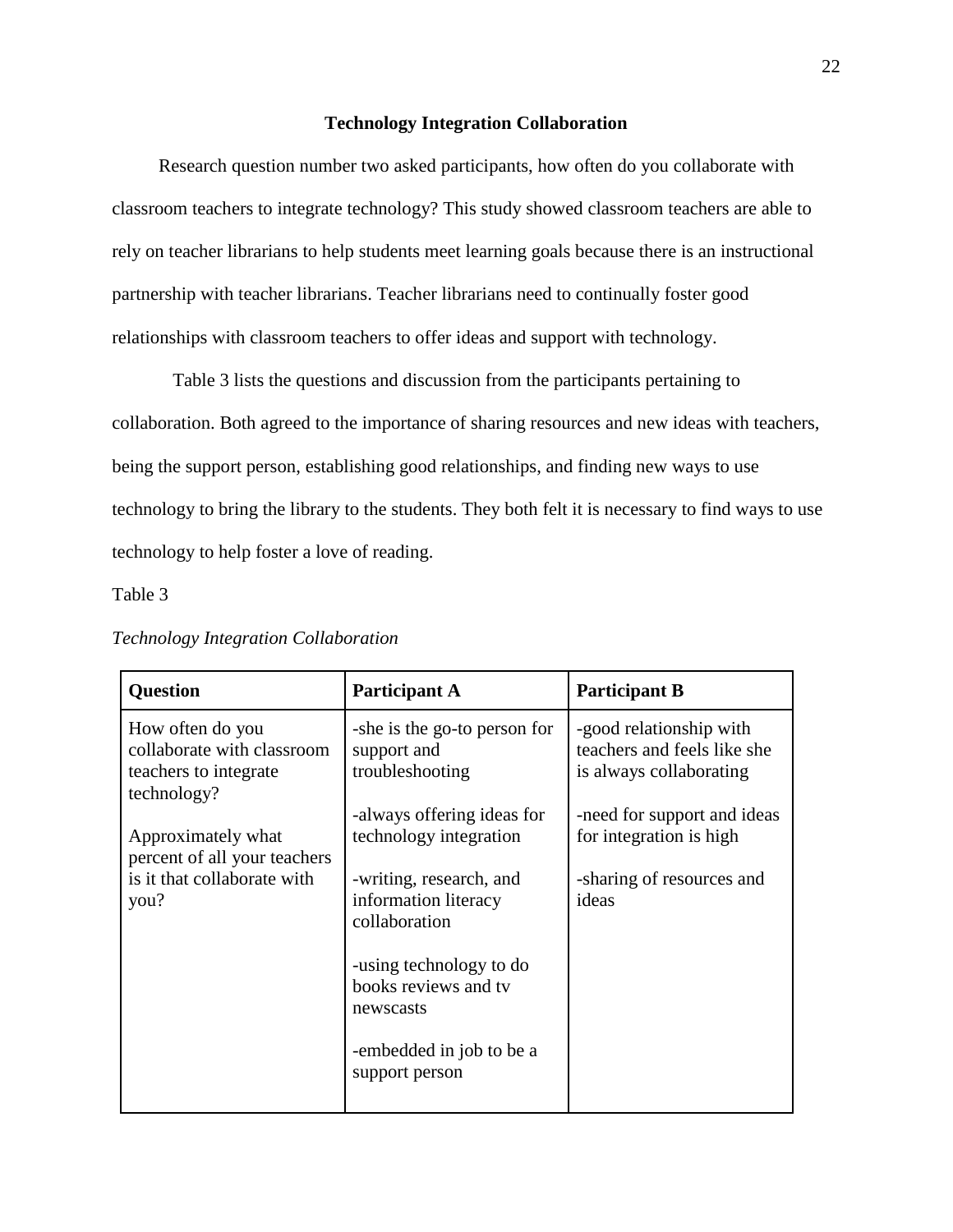|                                                                                                             | -formally going into<br>classroom to plan lessons<br>with teacher happens about<br>three to four times a<br>semester<br>-hard to put a percentage<br>on the collaboration |                                                                             |
|-------------------------------------------------------------------------------------------------------------|---------------------------------------------------------------------------------------------------------------------------------------------------------------------------|-----------------------------------------------------------------------------|
| What are 2-3 of the best<br>collaborations you've been<br>involved in?                                      | -Weather research project<br>that used technology to<br>show weather forecasts                                                                                            | -bring love of reading<br>background and using<br>technology                |
| What is one that you<br>consider an entry level<br>collaboration with a<br>teacher?                         | -wrote scripts and used<br>green screen with students<br>to do their forecasts                                                                                            | -using Google Classroom<br>with lit circles to discuss<br>the book Wonder   |
|                                                                                                             | -global read alouds                                                                                                                                                       | -entry level activity to<br>foster discussions about                        |
|                                                                                                             | -blogging about books                                                                                                                                                     | text with students                                                          |
|                                                                                                             | -Skyping with authors                                                                                                                                                     |                                                                             |
| Do you think classroom<br>teachers view you as a<br>source of information when<br>they have questions about | -Yes, she is on the tech<br>support emails and<br>technology committee                                                                                                    | -Yes, she offers a lot of<br>technology support outside<br>of the IT person |
| technology? Why or why<br>not?                                                                              | -trainer of new technology                                                                                                                                                |                                                                             |
|                                                                                                             | -unfortunately, sometimes<br>viewed as the person<br>forcing technology on them                                                                                           |                                                                             |

 Using the transcripts, a content analysis was conducted to answer research question number two. Table 4 lists the similarities and differences which were found when determining how often teacher librarians collaborate to help classroom teachers integrate technology. The theme that emerged from this discussion was the importance for teacher librarians to share ideas, offer support to classroom teachers, and foster good relationships.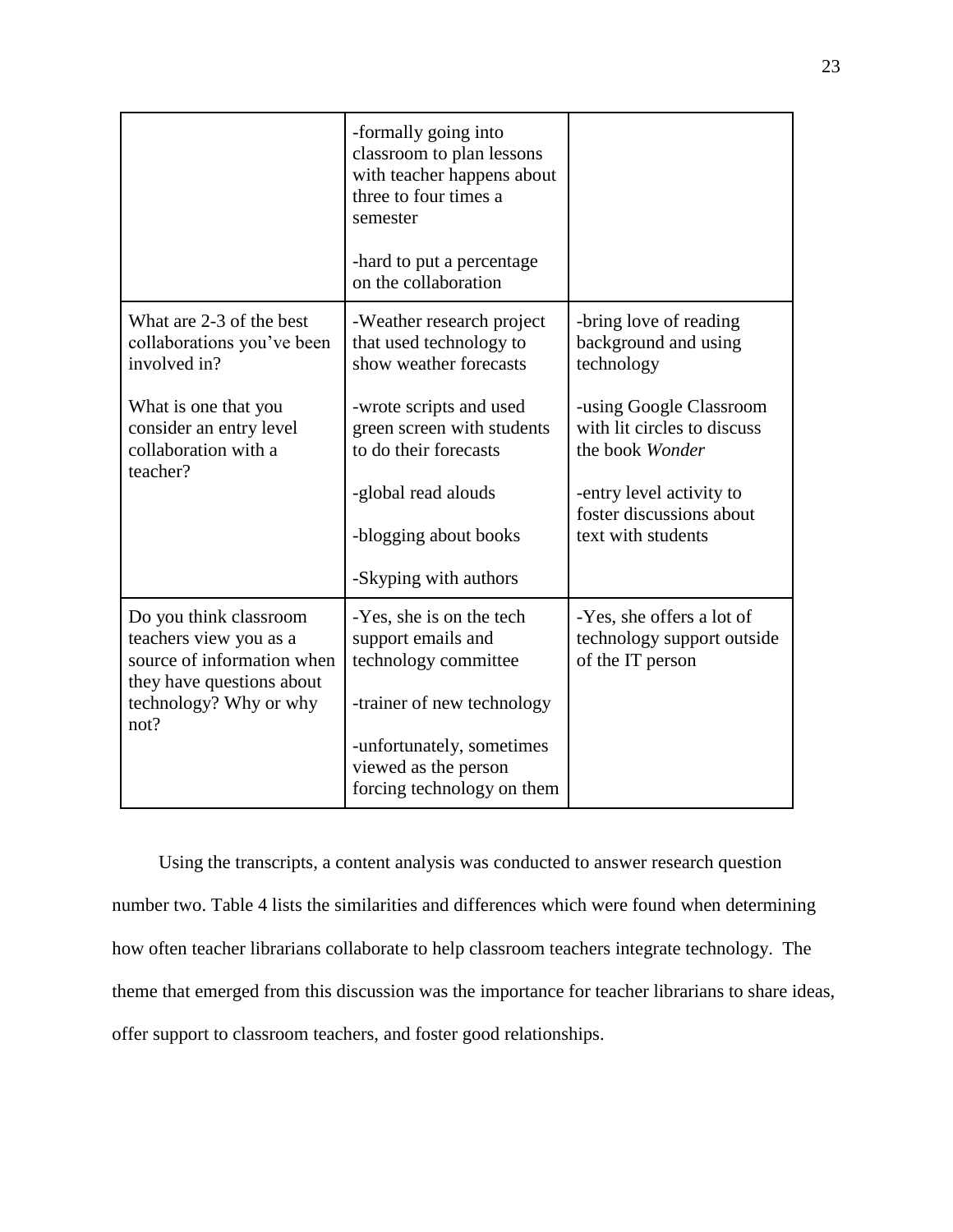## Table 4

## *Research Question Two Responses*

*How often do they collaborate with classroom teachers to integrate technology?* 

| <b>Similarities</b>                                                                                                                                                                                                                                                                                 | <b>Differences</b>                                                                | <b>Overall Theme</b>                                            |
|-----------------------------------------------------------------------------------------------------------------------------------------------------------------------------------------------------------------------------------------------------------------------------------------------------|-----------------------------------------------------------------------------------|-----------------------------------------------------------------|
| Both always feel<br>like they are<br>collaborating with<br>teachers<br>Foster good<br>relationships<br>Both are viewed as<br>people who can<br>offer support and<br>troubleshoot issues<br>The need for<br>$\bullet$<br>technology<br>integration ideas is<br>high<br>Sharing ideas is<br>essential | Participant A<br>sometimes feels she<br>is forcing<br>technology onto<br>teachers | Share ideas, offer<br>support, and foster<br>good relationships |

### **Strategies and Techniques**

Examining the strategies and techniques for those teacher librarians successfully enacting a technology leadership role will lead to a better understanding for administrators, teachers, and new teacher librarians. Research question number three asked what strategies and techniques are used to implement the technology leadership role? The overall theme emerging from this question was to be visible. This study showed the importance of being involved in school leadership opportunities and to continue to advocate for the library.

Table 5 shows the responses to focus group questions relating to this research question. Both agreed that in order to be successful, technology leaders need a flexible schedule. It is also necessary to become members of different committees in the school, to be a part of the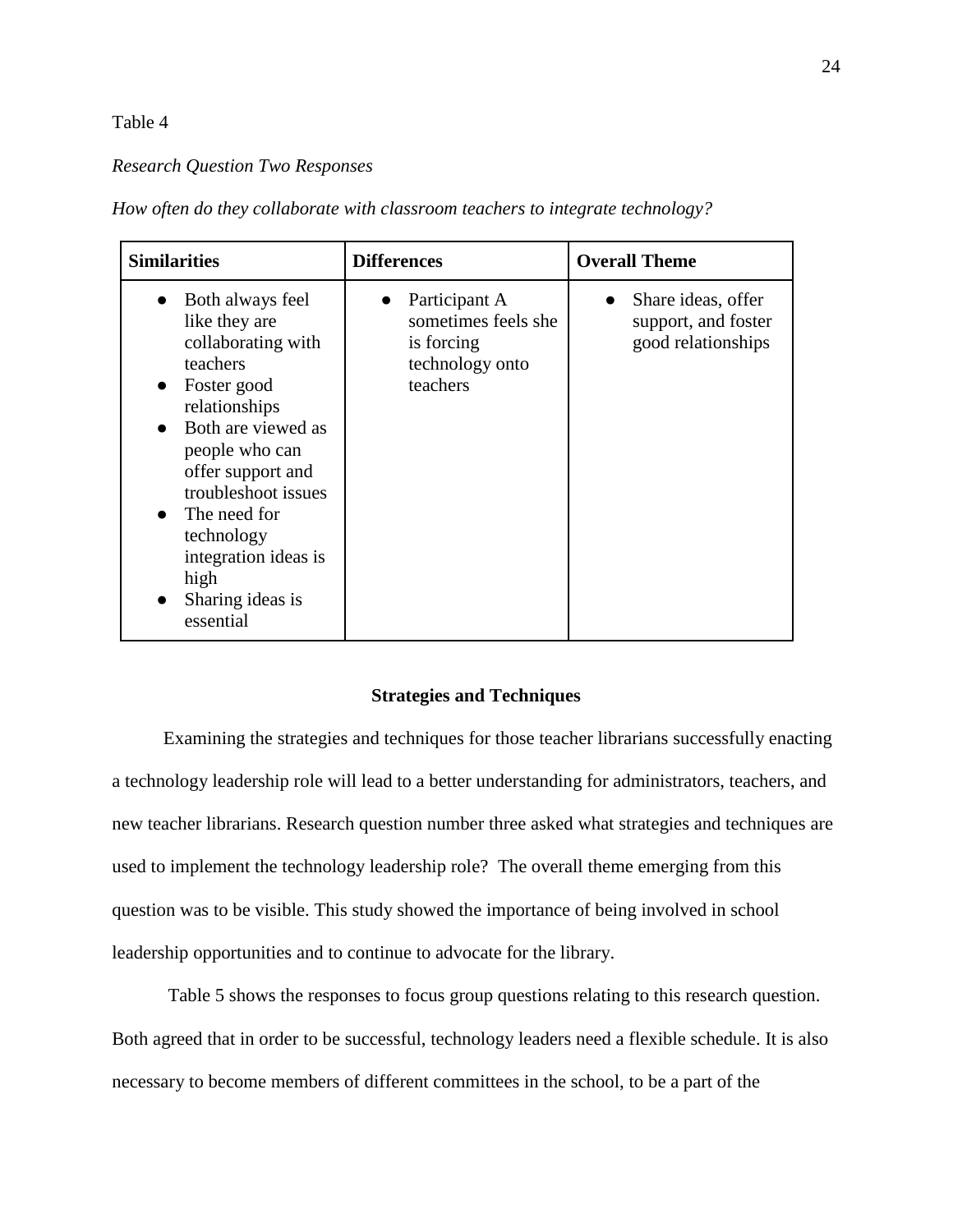Comprehensive School Improvement Plan and the School Improvement Advisory Committee

and to be visible and make sure people know what is happening in the library. For example,

showcase the work that is being done in the library by using technology to blog, email, and tweet

about it.

Table 5

|  | <b>Strategies and Techniques</b> |
|--|----------------------------------|
|--|----------------------------------|

| <b>Question</b>                                                                                                                                 | <b>Participant A</b>                                                                                                                                                            | <b>Participant B</b>                                                                                                                                   |
|-------------------------------------------------------------------------------------------------------------------------------------------------|---------------------------------------------------------------------------------------------------------------------------------------------------------------------------------|--------------------------------------------------------------------------------------------------------------------------------------------------------|
| What techniques or<br>strategies do you<br>intentionally use to grow or<br>sustain your technology<br>leadership role?                          | -helping others understand<br>her role in technology and<br>library                                                                                                             | -continued advocacy for<br>teacher librarians and<br>helping administrators<br>understand what they do                                                 |
| What techniques or<br>strategies would you<br>suggest to new teacher<br>librarians to enact<br>technology leadership roles<br>in their schools? | -find a way to showcase<br>anything you are doing<br>-blog, email, youtube<br>-importance of marketing<br>-get involved with School<br><b>Improvement Advisory</b><br>Committee | -be part of CSIP<br>(Comprehensive School<br>Improvement Plan)<br>-advocate for a flexible<br>schedule<br>-become part of<br>committees<br>-be visible |
|                                                                                                                                                 | -keep referring to the<br>library and library program,<br>help others to understand<br>that it is all part of the<br>teacher librarian role                                     |                                                                                                                                                        |

 Table 6 demonstrates the similarities and differences which were discovered after analyzing the transcripts in answering research question number three. This table breaks down the strategies and techniques the participants discussed which are used to implement the technology leadership role. The overall theme is the importance for teacher librarians to be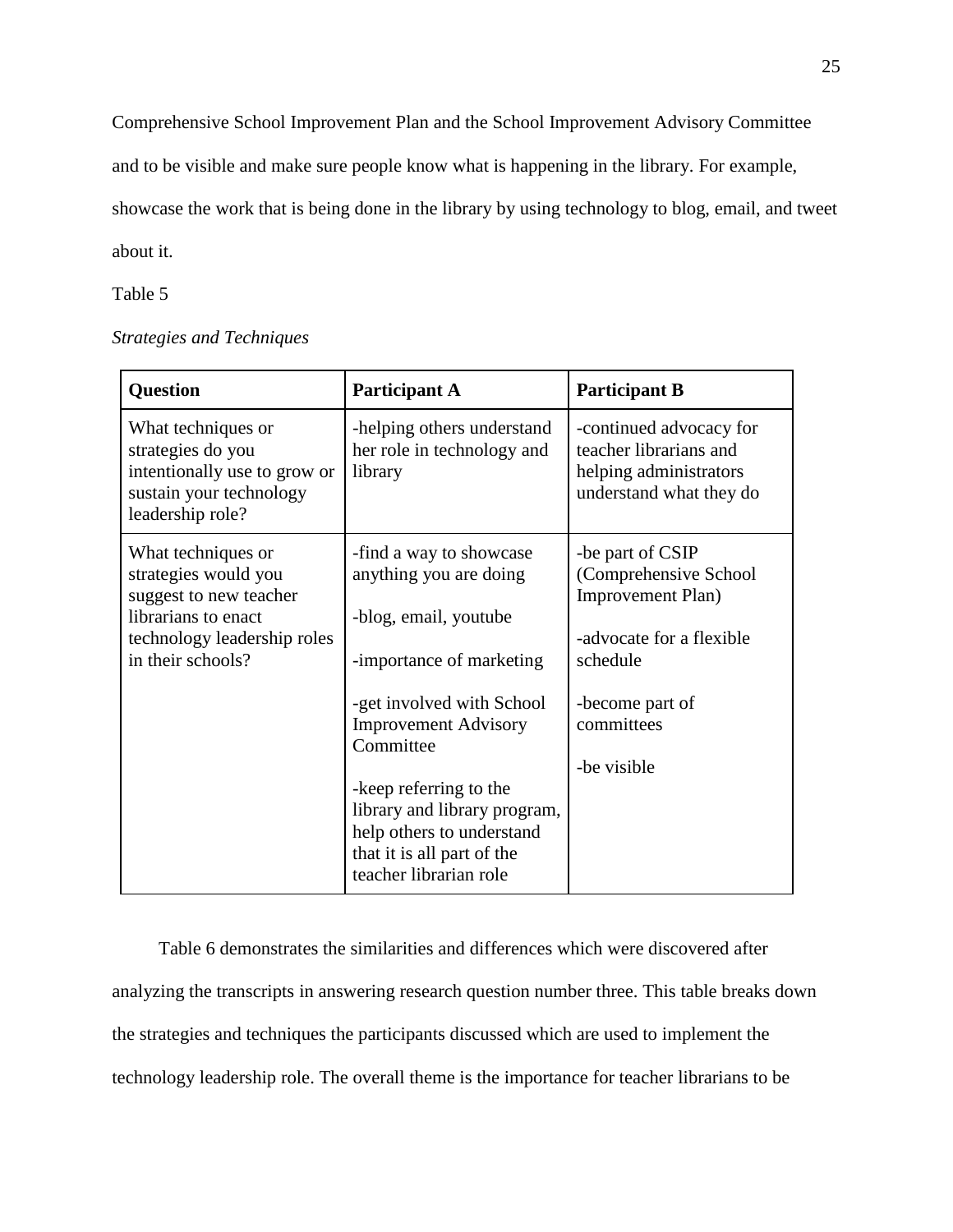visible and continue to advocate for the library. It is necessary for the teacher librarian to help

others understand the teacher librarian and technology leadership role.

## Table 6

## *Research Question Three Responses*

| <b>Similarities</b>                                                                                                                                                                                  | <b>Differences</b> | <b>Overall Theme</b>                                                                              |
|------------------------------------------------------------------------------------------------------------------------------------------------------------------------------------------------------|--------------------|---------------------------------------------------------------------------------------------------|
| Help others<br>$\bullet$<br>understand what is<br>happening in the<br>library<br>$\bullet$ Advocate for a<br>flexible schedule<br>$\bullet$ Be visible,<br>participate in<br>different<br>committees |                    | Be visible<br>Advocate<br>Help others<br>$\bullet$<br>understand the<br>teacher librarian<br>role |

## **Advocacy**

As previously noted in the literature review, uninformed school administrators can lead to cuts in school library programs (Everhart & Mardis, 2014); a lack of concern for school librarians can lead to a disappearance in jobs. Advocacy for school librarians and library programs is needed to better inform decision makers. Research question number four asked, how do teacher librarians work with administrators and teachers to advocate for technology leadership? The overall theme which emerged was the importance of meeting regularly with administrators and decision makers to advocate for what happens in the library. Although both participants felt valued by their administration they felt there was still a lack of understanding of how technology and the library program work together.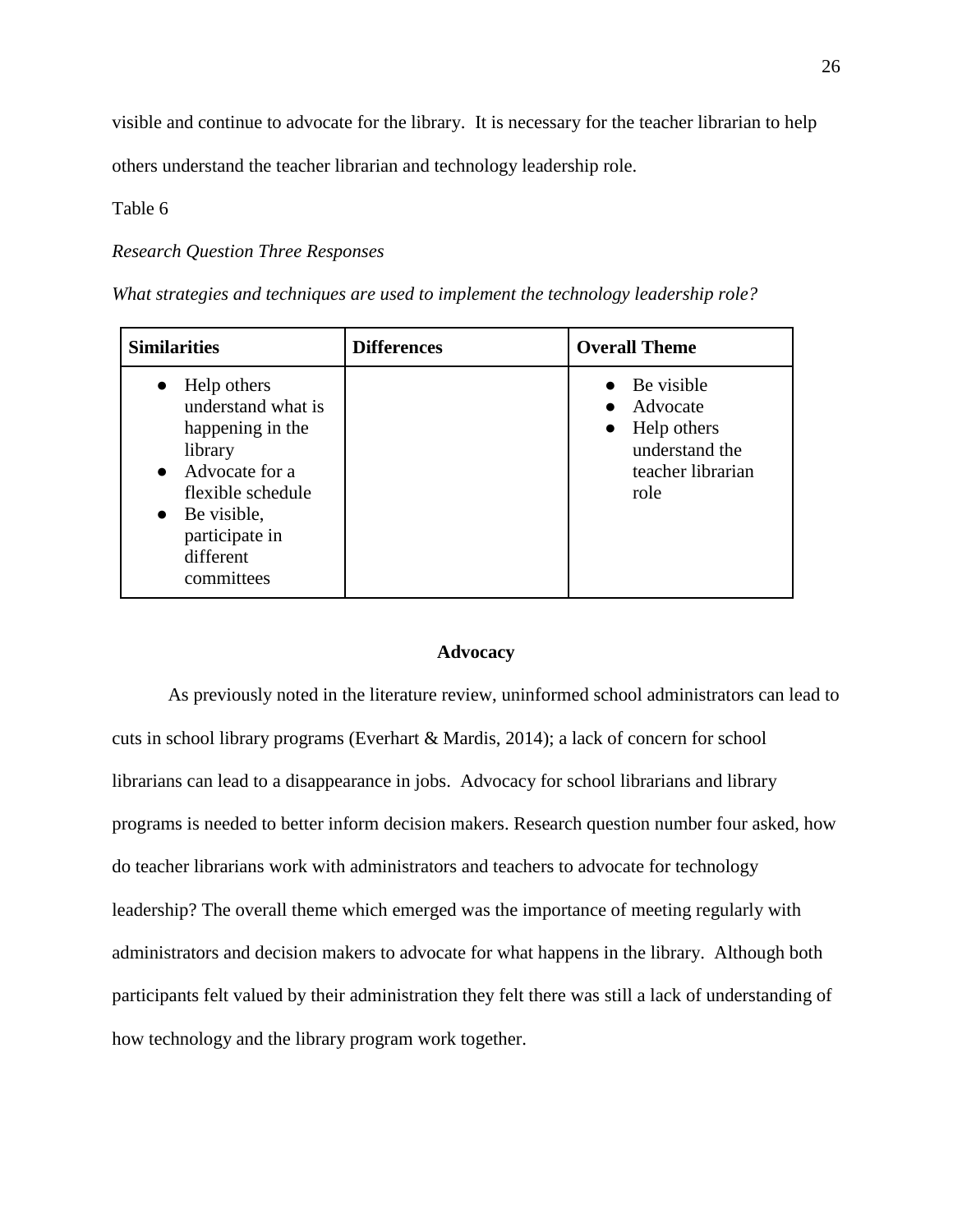Table 7 explores responses regarding the role of advocacy for teacher librarians and technology. Both respondents discussed the importance of meeting frequently with administrators. They both meet formally with decision makers throughout the school year. They also discussed how technology has helped make teacher librarians more visible, but there is still a lack of understanding for library programs. They cited how they felt their principals valued them in their roles as technology leaders, but there is still a lack of understanding about teacher librarians and the library programs.

Table 7

*Advocacy*

| <b>Question</b>                                                                                                                                                                                | <b>Participant A</b>                                                                                                                                                                                                                                                                                                                                 | <b>Participant B</b>                                                                                                                                                                                                                                                                                                                                                                                                                               |
|------------------------------------------------------------------------------------------------------------------------------------------------------------------------------------------------|------------------------------------------------------------------------------------------------------------------------------------------------------------------------------------------------------------------------------------------------------------------------------------------------------------------------------------------------------|----------------------------------------------------------------------------------------------------------------------------------------------------------------------------------------------------------------------------------------------------------------------------------------------------------------------------------------------------------------------------------------------------------------------------------------------------|
| On a scale of one to five<br>(with five being the<br>highest) how much do you<br>feel your principal<br>understands your role in<br>technology leadership?<br>Why did you give this<br>rating? | -four<br>-two of her three principals<br>are not "techie"<br>-they (administrators) know<br>it needs to happen, but not<br>sure they fully understand<br>her leadership role<br>-tries to be positive, but<br>gets frustrated when<br>principals don't give<br>enough time to explore and<br>help others understand how<br>to use the new technology | - five for all the<br>administrators across her<br>district<br>-they understand the<br>importance for technology<br>in a 21st Century world<br>-they (administrators)<br>realize they cannot provide<br>the leadership needed<br>because they don't fully<br>understand how to<br>implement it in the<br>classrooms<br>-look for other leaders to<br>support their vision<br>-one to one school district<br>and need to be able to<br>support that |
| How often do you work<br>with administrators to<br>advocate for technology                                                                                                                     | -all the time<br>-meets formally once a                                                                                                                                                                                                                                                                                                              | - feels like it is on her<br>shoulders to provide<br>professional development                                                                                                                                                                                                                                                                                                                                                                      |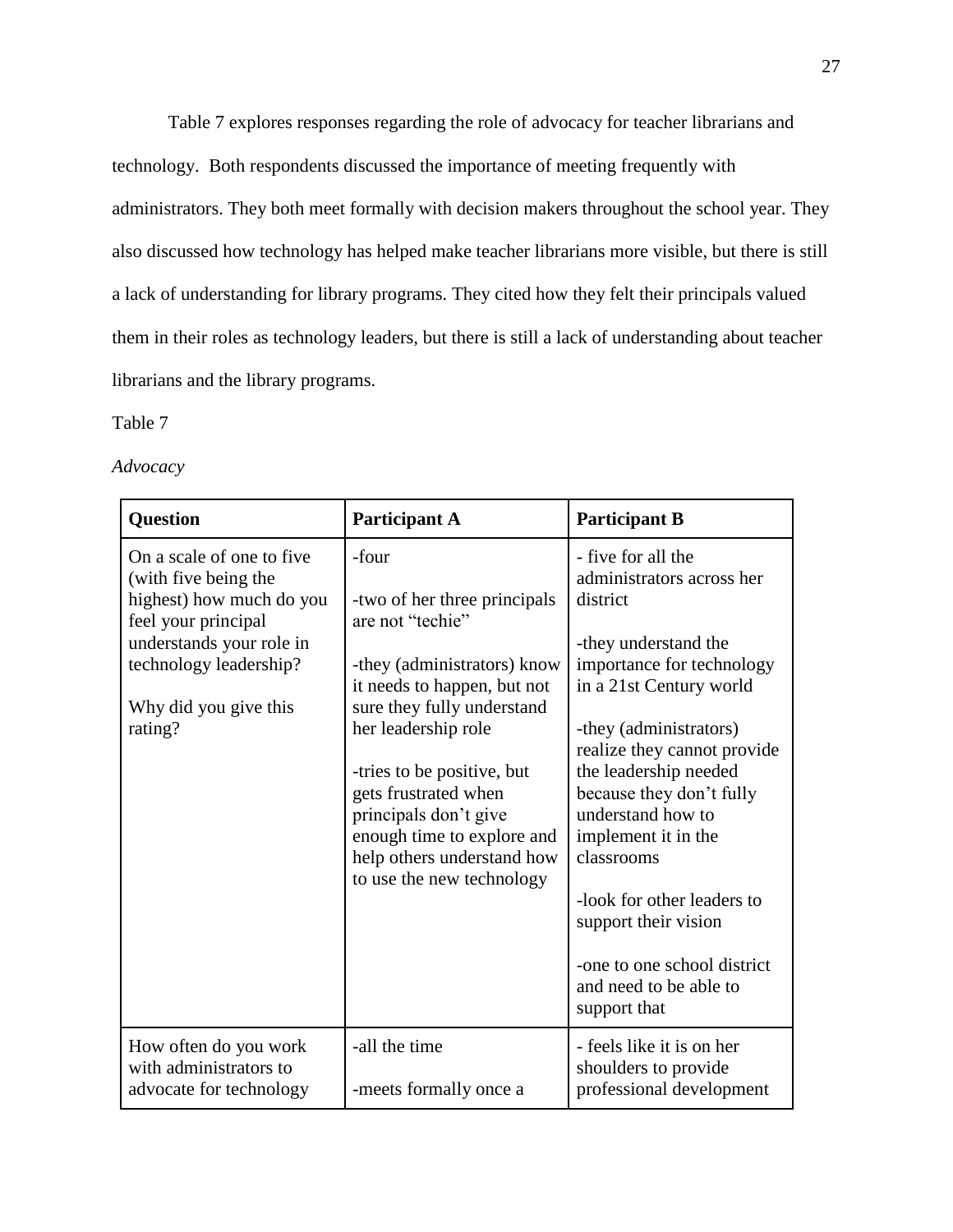| leadership?                                                                                                                 | month for the 21st Century<br><b>Skills Committee</b><br>-the committee includes the<br>three principals, the<br>superintendent, IT person,<br>a tech mentor, and the<br>teacher librarian<br>-she sets the agenda,<br>organizes, and leads this<br>meeting<br>-the superintendent has a | the teachers need<br>-organizes professional<br>development with<br>technology and wants it to<br>be a positive experience for<br>teachers<br>-priority because the<br>district believes it impacts<br>student achievement<br>-meets often with<br>principals to organize and                                                                                                                                  |
|-----------------------------------------------------------------------------------------------------------------------------|------------------------------------------------------------------------------------------------------------------------------------------------------------------------------------------------------------------------------------------------------------------------------------------|----------------------------------------------------------------------------------------------------------------------------------------------------------------------------------------------------------------------------------------------------------------------------------------------------------------------------------------------------------------------------------------------------------------|
|                                                                                                                             | strong commitment to<br>technology                                                                                                                                                                                                                                                       | communicate the needs for<br>professional development<br>-meets formally twice a<br>quarter to talk technology                                                                                                                                                                                                                                                                                                 |
| What aspects of your<br>technology leadership do<br>you feel are most valued by<br>your administrator? By<br>your teachers? | -value her vision, skills,<br>and her ability to teach<br>others<br>-the 21st Century<br>Committee helps ensure<br>they have a clear plan for<br>how the technology will be<br>used and managed<br>-takes a more proactive<br>approach to purchasing<br>new technology                   | -she feels she is the voice<br>for both teachers and<br>students<br>-needs to be the<br>spokesperson for<br>technology integration<br>-IT is the nuts and bolts and<br>she has the ideas and work<br>together with the IT person<br>to help make things happen<br>-she makes sure things get<br>done and not just talked<br>about<br>-makes sure the money is<br>well spent and the<br>technology will be used |
| How supportive of the<br>library program is your<br>administrator?                                                          | -they (administrators) value<br>her, but not necessarily the<br>library program                                                                                                                                                                                                          | -they view her as one, both<br>a teacher librarian and<br>technology integrationist                                                                                                                                                                                                                                                                                                                            |
|                                                                                                                             | -lack of knowledge for the                                                                                                                                                                                                                                                               | -value her and her position,                                                                                                                                                                                                                                                                                                                                                                                   |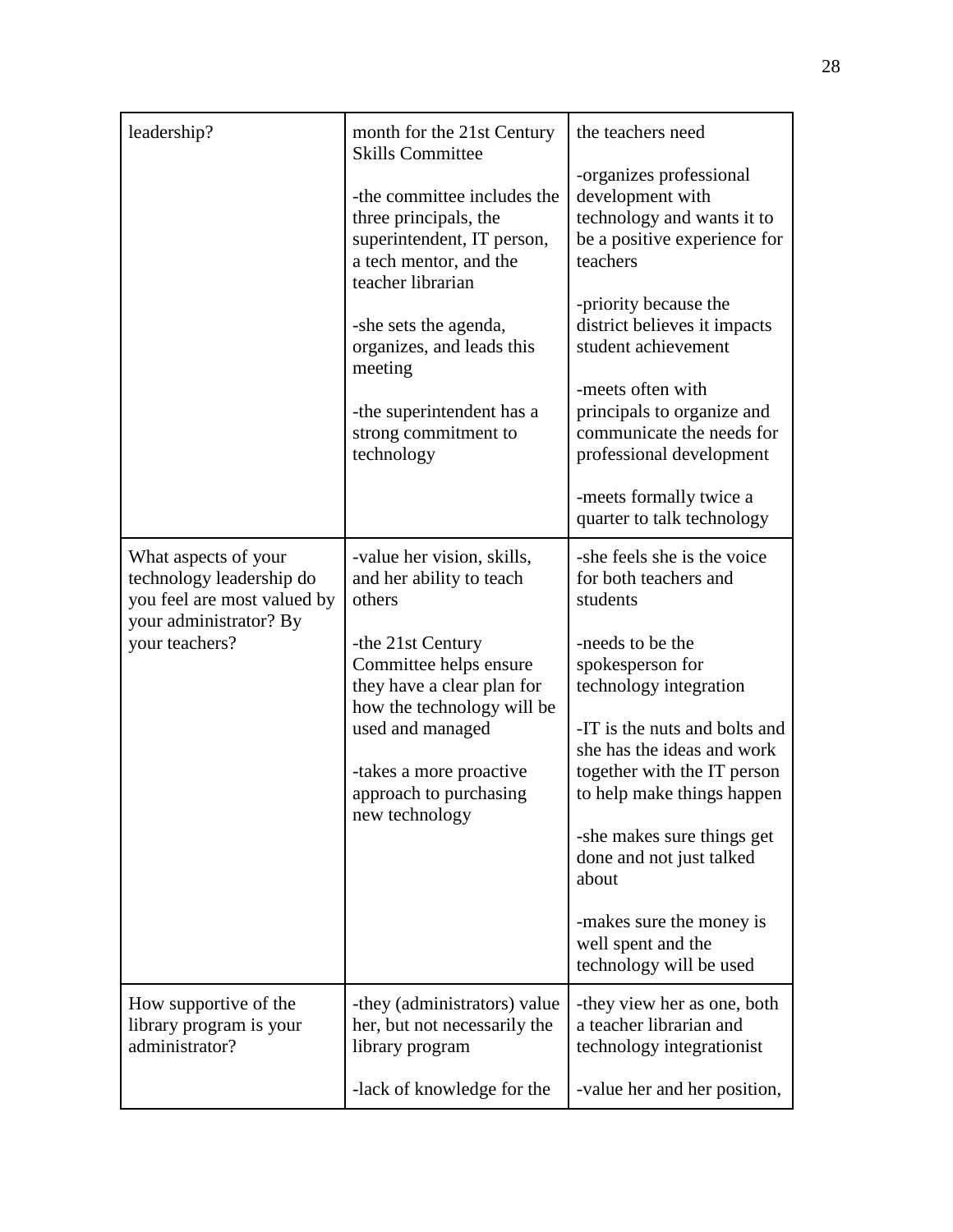| library program<br>-decision makers don't<br>necessarily understand<br>what a teacher librarian<br>does                                      | they (administrators) know<br>the job will get done, and<br>ask for her input and advice<br>on all areas of learning<br>-value her and the position, |
|----------------------------------------------------------------------------------------------------------------------------------------------|------------------------------------------------------------------------------------------------------------------------------------------------------|
| -technology has helped<br>open the doors for the<br>library program, but many<br>still don't understand the<br>role of the teacher librarian | but not necessarily the<br>library program                                                                                                           |

 Advocacy for the teacher librarian role was discussed in answer to research question number four. After analyzing the transcripts, the similarities and differences and overall theme were discovered and listed in Table 8. The theme which developed was the need to meet regularly with administrators and continually advocate for what it is teacher librarians do. Many administrators value the person in the teacher librarian role, but don't necessarily understand the library program.

Table 8

*Research Question Four Responses*

*How do teacher librarians work with administrators and teachers to advocate for technology* 

*leadership?*

| <b>Similarities</b>                                                                                                                                                   | <b>Differences</b>                                                                                                                                                                                        | <b>Overall Theme</b>                                                                                                                                                           |
|-----------------------------------------------------------------------------------------------------------------------------------------------------------------------|-----------------------------------------------------------------------------------------------------------------------------------------------------------------------------------------------------------|--------------------------------------------------------------------------------------------------------------------------------------------------------------------------------|
| Both agreed<br>administrators<br>understand the need<br>for technology<br>• Both meet regularly<br>with decision<br>makers<br>• Not always sure the<br>administrators | • Participant B felt<br>more strongly that<br>her administrators<br>understood her role<br>in technology,<br>giving them a 5 out<br>of 5 with 5 being<br>the highest<br>Participant A gave a<br>$\bullet$ | • Meet regularly and<br>continually<br>advocate for what<br>they do.<br>Although the<br>$\bullet$<br>administrators value<br>them, they often<br>still don't<br>understand the |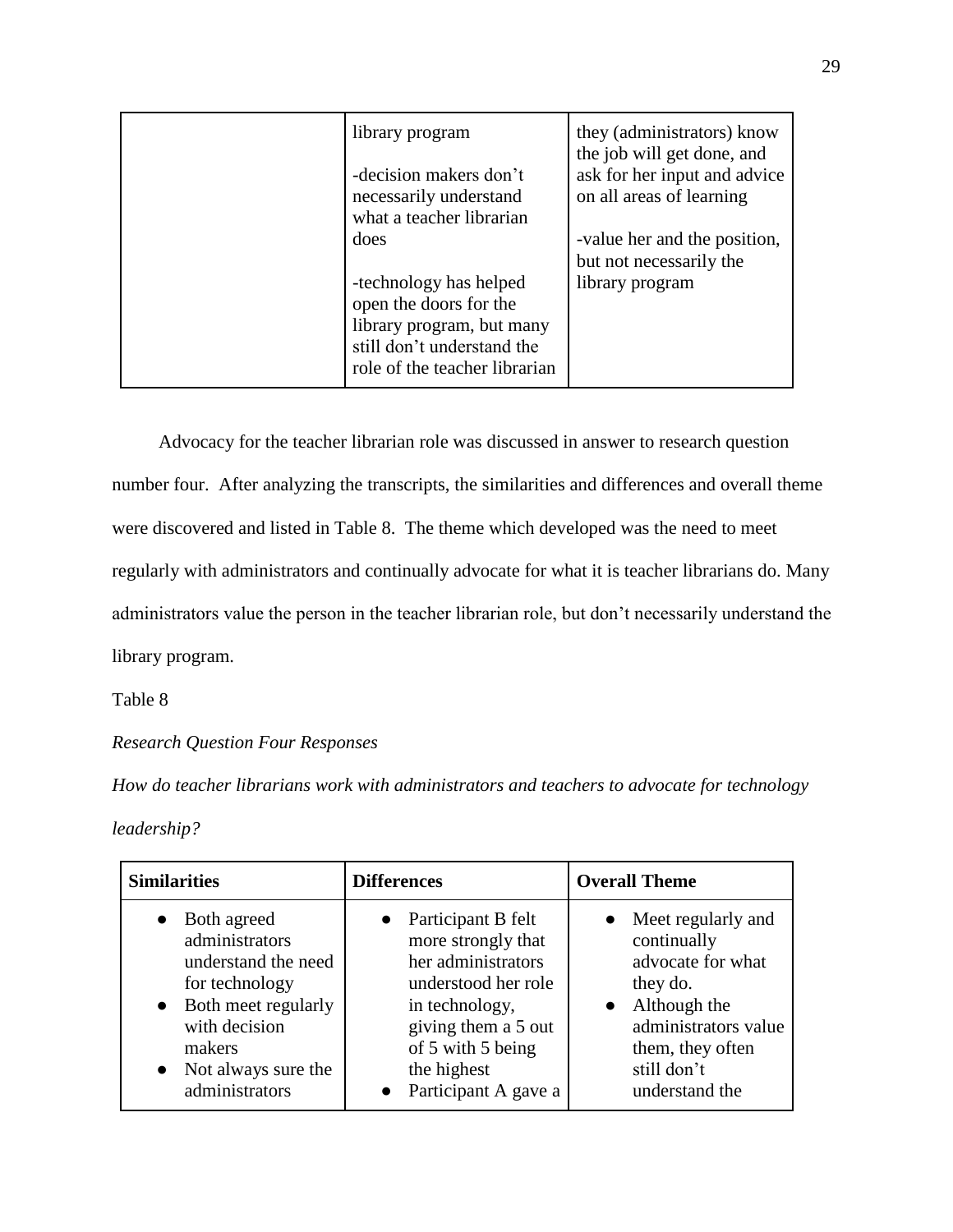| understand what it<br>is they do<br>Both feel valued in<br>their roles, but still<br>feel there is a lack<br>of knowledge for<br>the overall library<br>program<br>Both meet regularly<br>with decision<br>makers | 4 out of 5 after<br>much though | library program. |
|-------------------------------------------------------------------------------------------------------------------------------------------------------------------------------------------------------------------|---------------------------------|------------------|
|-------------------------------------------------------------------------------------------------------------------------------------------------------------------------------------------------------------------|---------------------------------|------------------|

#### **Summary**

Overall, the data collected from the focus group suggests teacher librarians are most successful as technology leaders when they play an active role in teaching and learning. It is necessary to find ways to bring the library to the students using technology. For example, the idea of using technology to create book reviews came up many times throughout the focus group discussion. Both participants use a variety of digital tools to aid their students in promoting books in the library. This is possible due to collaboration with classroom teachers. Good relationships need to be established with other teachers. Both of these leaders discussed their positive relationships with teachers and how they were viewed as a resource. They also discussed the importance of being understood as a technology resource by administrators. Administrators depend on them to be up to date and have ideas of how to help teachers integrate technology into their classrooms. They stressed the need to be in contact with decision makers and meet frequently to discuss how they are using technology and helping others use technology.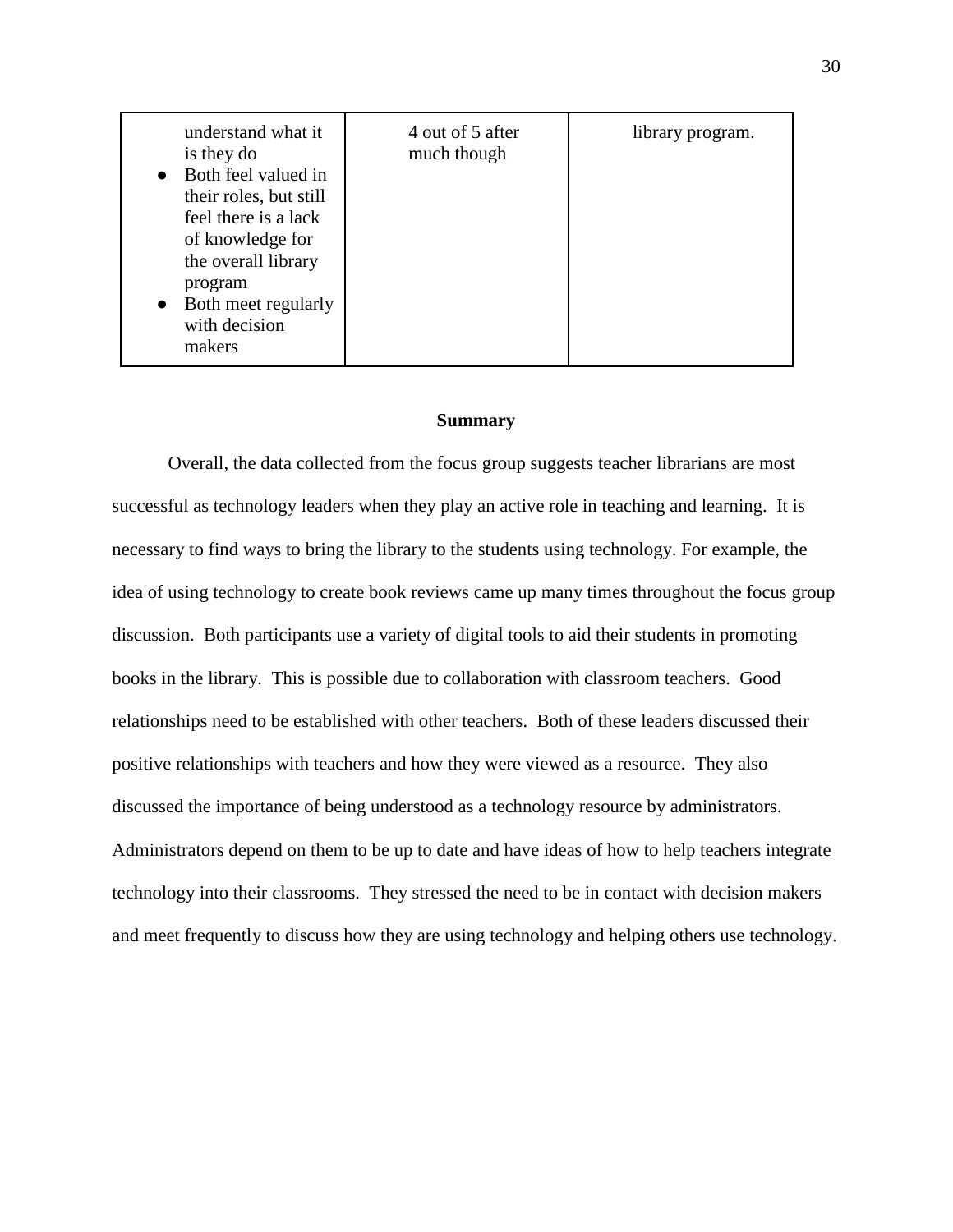#### **CHAPTER 5**

## **CONCLUSIONS AND RECOMMENDATIONS**

 The purpose of this study is to examine the strategies and techniques of current teacher librarians who are technology leaders in their schools to clarify teacher librarians' roles in technology integration, for administrators and newly hired professionals. In order to investigate those techniques and strategies that make teacher librarians successful technology leaders, the researcher used a qualitative approach gathering data from participants via a focus group.

The study set out to find the ways technology leaders and teacher librarians are able to successfully integrate technology in lessons, how frequently they collaborate with classroom teachers, the strategies and techniques which are used to implement the technology leadership role, and how teacher librarians work with administrators and teachers to advocate for technology leadership.

The researcher discovered successful teacher librarians and technology leaders work to find ways to bring the library and love of books to students by using technology. They make continued efforts to collaborate with classroom teachers and give them ideas and suggestions for technology integration. Strategies and techniques used in technology leadership included the implementation of a flexible schedule, becoming involved in school leadership, and making sure decision makers are aware of what is happening in the library. This means meeting frequently with administrators to advocate for teachers and students to discuss technology needs and technology integration.

#### **Conclusions**

Similar to the previously reviewed study by Ausband (2006), this study found one of the most important aspects of teacher librarians' jobs was getting technology to the students and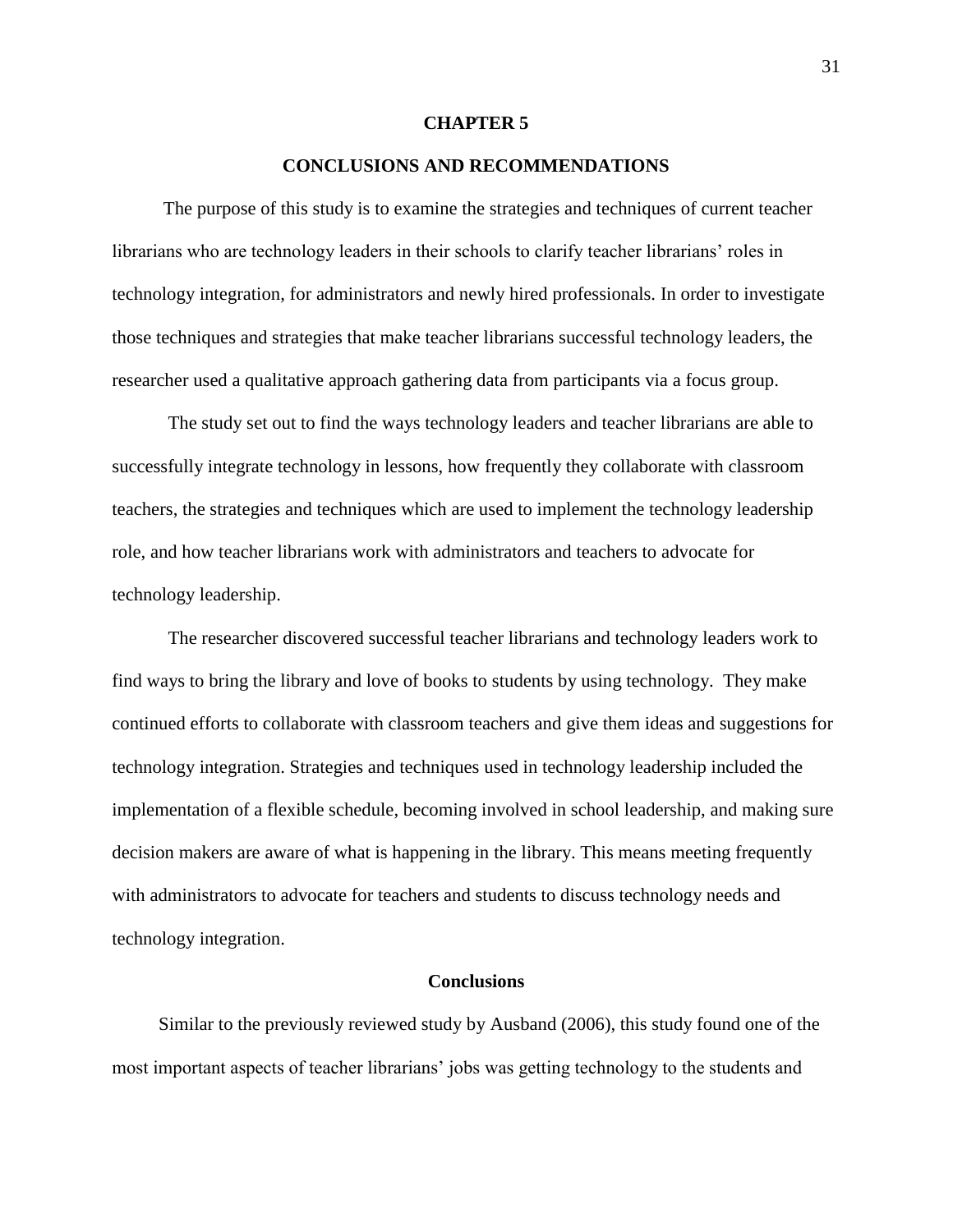providing staff development. Both participants stated ways in which they try to bring the library to students and use technology to help foster a love of reading. This includes having students make podcasts about books or using green screen and iMovie to create book reviews. They also discussed ways in which they view themselves as voices for the teachers. Participant B said, "I feel like it's on my shoulders to provide the professional development our teachers need."

Johnston's (2012) study found positive relationships to be a commonly occurring enabler to technology leadership. The current study also determined that good relationships with classroom teachers are necessary in implementing a technology leadership role. Both respondents indicated that they frequently give teachers ideas on how to integrate technology into lessons. They do not always have time to sit down formally and create lessons together, but they find ways to help their teachers. Participant A stated, "It's embedded in my job to be a support person and I'm the go-to for technology. But, getting in the classroom and collaborating on 'you bring the content and I'll bring the technology' probably happens three or four times a semester."

When discussing strategies and techniques for successful teacher librarians and technology leaders, both participants stressed the need to advocate for the library and technology. It is necessary to help others understand what exactly a teacher librarian does in the library. Participant A said, "Find a way to showcase anything that you're doing. Take a video and send it out on email." Advocating for the library and technology also included the use of a flexible schedule. Both agreed they could not do their jobs efficiently without a flexible schedule. Finally, a strategy they felt was very important was to be visible in school leadership. This involves taking advantage of leadership opportunities such as contributing to the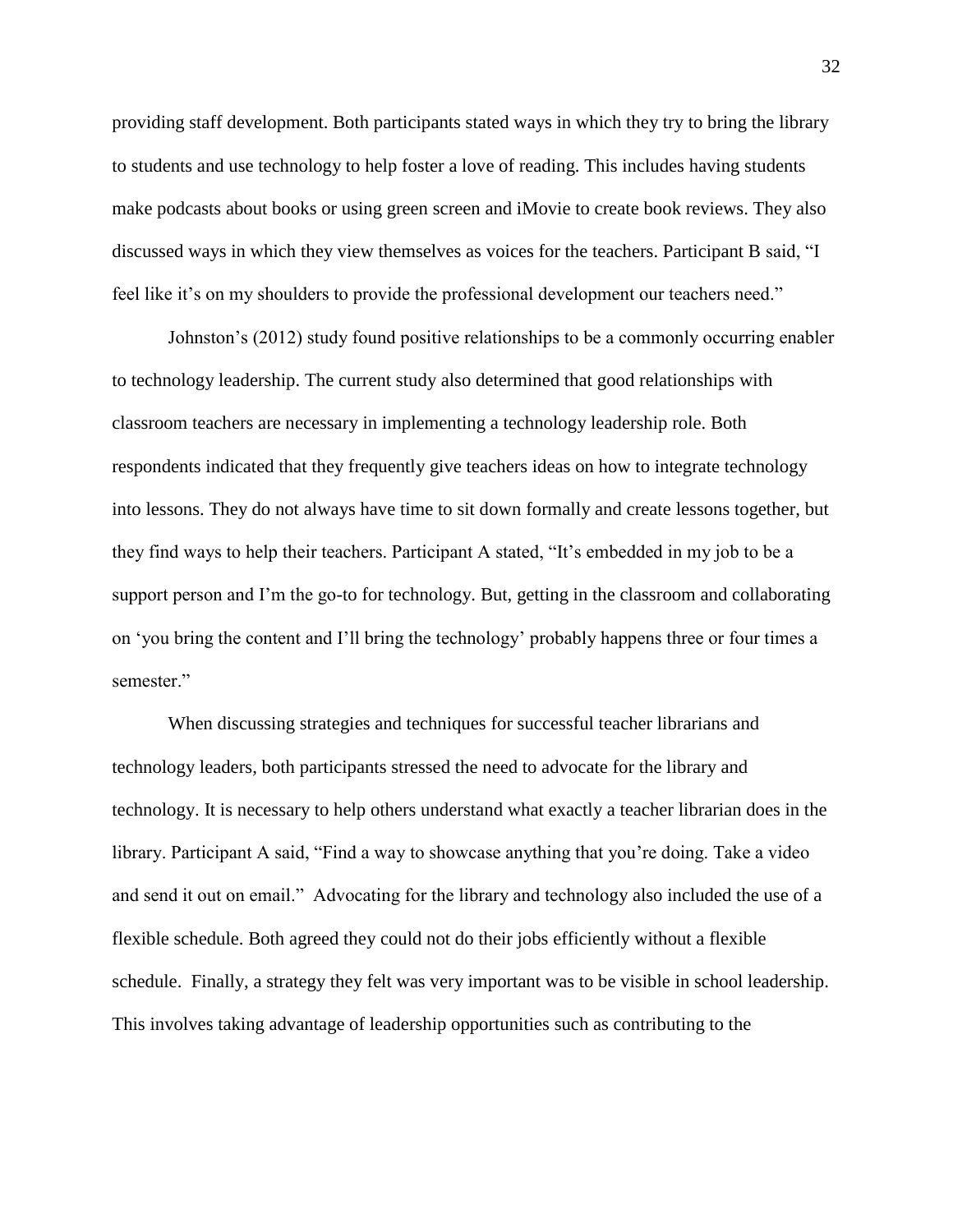Comprehensive School Improvement Plan, the School Improvement Advisory Committee, or the Technology Committee.

Everhart and Johnston (2016) found school environments which had collaborative teachers, supportive principals, and involved librarians in decision making were effective in allowing for librarians' leadership growth. This study also found this to be true. Both participants in this study are viewed as leaders in their schools. They work to help decision makers understand the need for technology. This is accomplished by participating in a variety of meetings involving technology decisions. Participant A continues to advocate for technology and the library by leading the 21st Skills Committee which meets once a month in her school district. This ensures technology is being used efficiently and determines their future needs. Being visible in meetings and committees is part of the continued advocacy work. It is important for principals and administrators to have an understanding of what is being done in the library and how the teacher librarians are aiding in student achievement. Lupton's (2016) study determined that principals felt it was the person in the teacher librarian role who made the role valuable. Both participants reinforced this idea. They felt their principals valued the work they do, but that these principals do not fully understand the library program and what teacher librarians do. Therefore, it is important for teacher librarians to continue to be visible and advocate for the library.

Overall, this study reinforced the AASL's (2009) vision for school libraries. The respondents indicated the need to be a technology leader and help the 21st century learner to utilize technology to meet learning goals, the importance of collaboration and building instructional partnerships, the need to be a leader in the school, and the necessity of advocating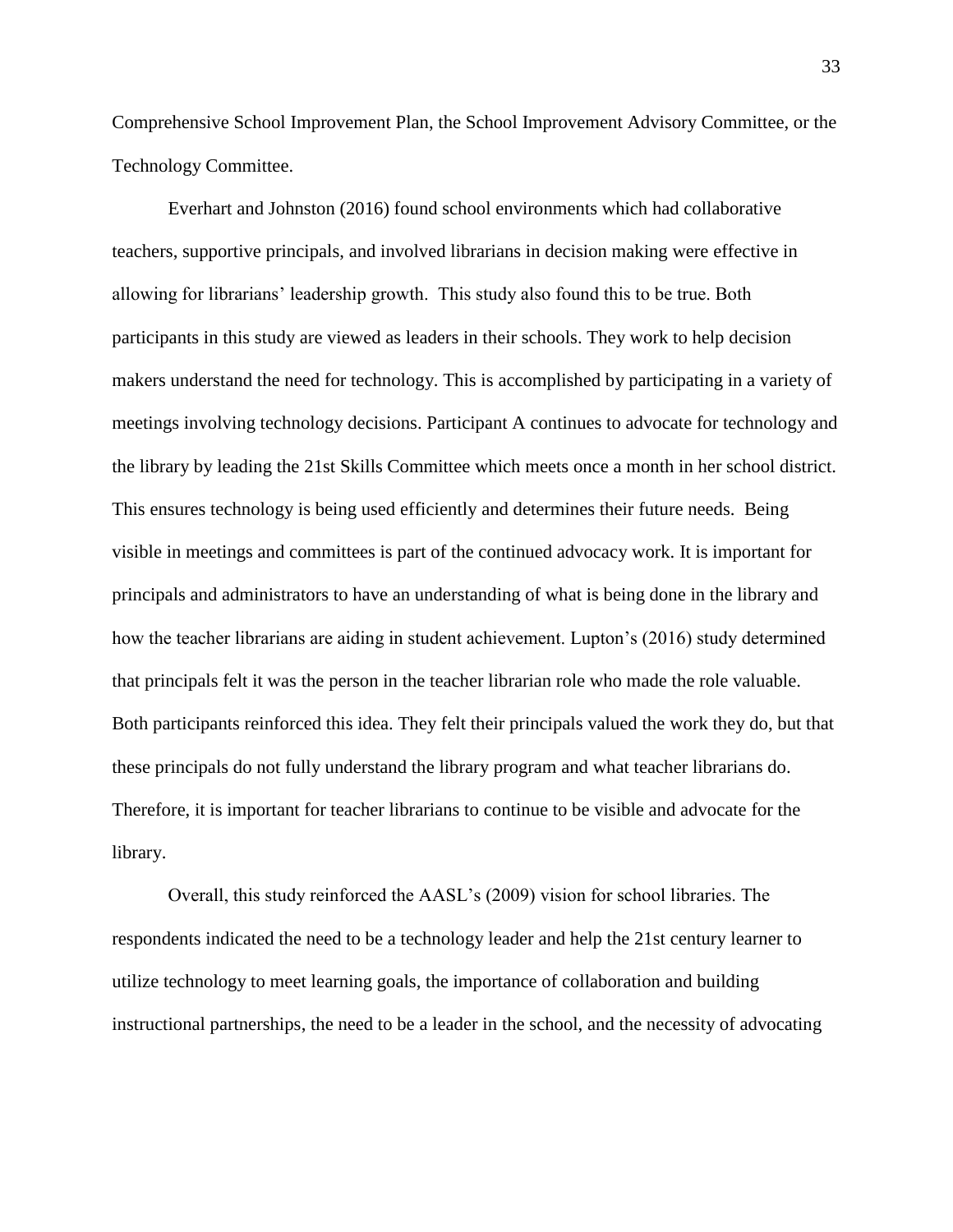for the library program. Teacher librarians are already technology integrationists whether they hold an added job title or not.

## **Recommendations**

 This study was limited to only two participants. Future studies may have a larger focus group of teacher librarians who are technology leaders. It would also be beneficial to explore the differences between school districts which only have one teacher librarian in each building.

 As the role of the teacher librarian continues to evolve, it is necessary to explore how schools are redefining the role and why. This researcher believes it would be intriguing to have a focus group of principals and investigate if they view teacher librarians as technology leaders. If they do understand their roles as teacher librarians and technology leaders, it would be helpful to determine why they feel their teacher librarians are successful.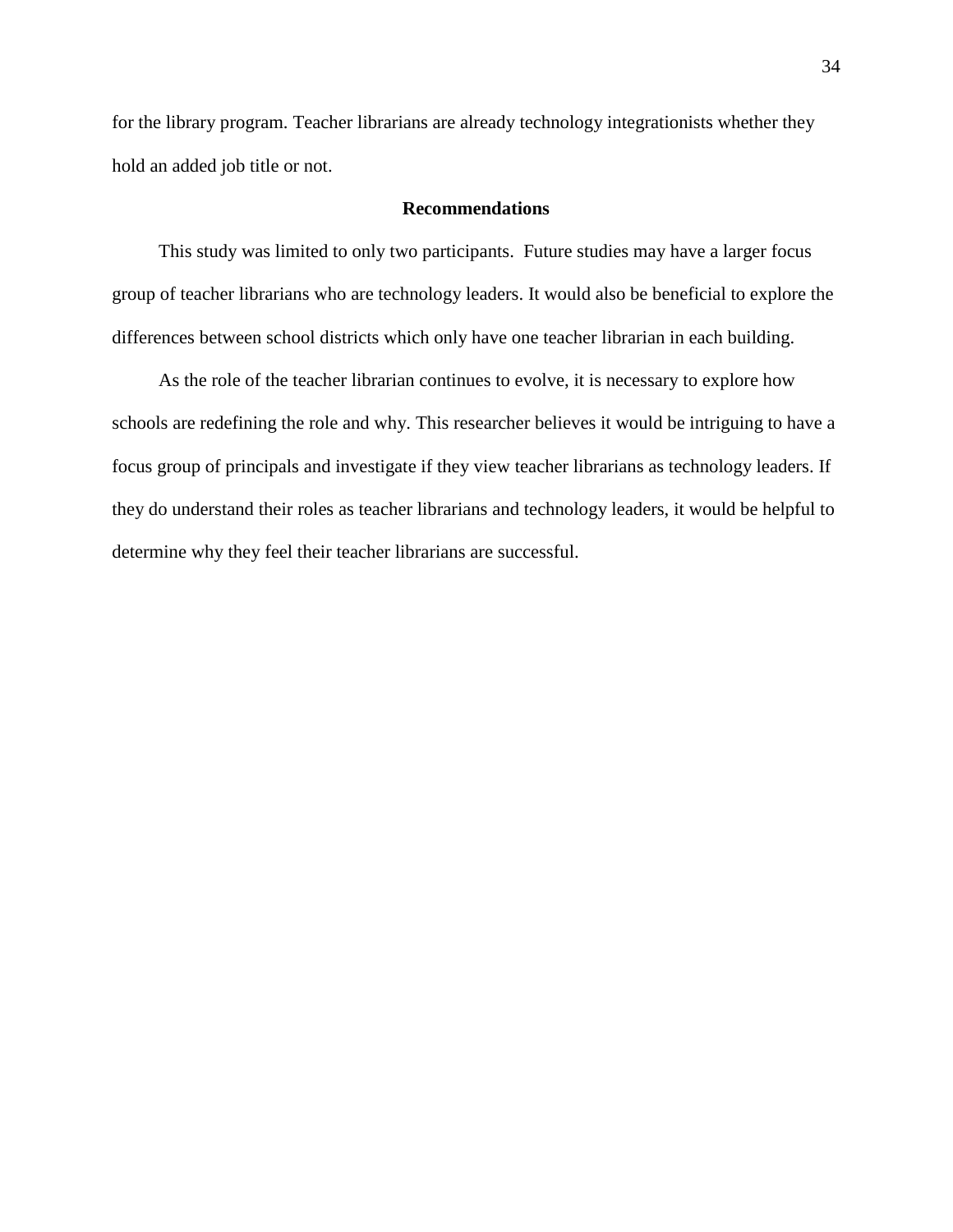#### REFERENCES

- American Association of School Librarians (2009). *Empowering learners: Guidelines for school library programs*. Chicago: American Association of School Librarians.
- American Association of School Librarians (2007). *Standards for the 21st century learner.*  Chicago: American Association of School Librarians.
- Ausband, L. T. (2006). Instructional technology specialists and curriculum work. *Journal of Research on Technology in Education*, *39*(1).

Branch-Mueller, J., & deGroot, J. (2011). The power of Web 2.0: Teacher-librarians become school technology leaders. *School Libraries Worldwide*, *17*(2), 25-41.

Church, A. P. (2008). The instructional role of the library media specialist as perceived by elementary school principals. *School Library Media Research*, *11,* 1-36.

- Everhart, N., & Johnston M. (2016). A proposed theory of school librarian leadership: A meta-ethnographic approach. *School Library Research*, *19*, 1-30.
- Everhart, N., & Mardis, M. (2014). What do stakeholders know about school library programs? Results of a focus group evaluation. *School Library Research*, *17,* 1-14.
- International Society for Technology in Education (ISTE). (2010). *The role of school librarians in promoting the use of educational technologies* Retrieved from http://sigms.iste. wikispaces.net/advocacy.
- Johnston, M. P. (2012). School librarians as technology integration leaders: Enablers and barriers to leadership enactment. *School Library Research, 15*(1). Retrieved from [www.ala.org/aasl/slr.](http://www.ala.org/aasl/slr)

Johnston, M. (2015). Blurred lines: The school librarian and the instructional technology specialist. *Techtrends: Linking Research & Practice To Improve Learning*, *59*(3), 17-26. doi:10.1007/s11528-015-0849-7.

- Ledesma, P. (2011, Oct.). *Technology experts in schools: Teacher leaders or technicians?*  Retrieved from http://blogs.edweek.org/teachers/leading from the classroom/2011/10.
- Lupton, M. (2016). Adding value: Principals' perceptions of the role of the teacher-librarian. *School Libraries Worldwide*, *22*(1), 49-61.
- Ritzhaupt, A., & Martin, F. (2014). Development and validation of the educational technologist multimedia competency survey. *Educational Technology Research & Development*, *62*(1), 13-33.

Sugar, W. (2005). Instructional technologist as a coach: Impact of a situated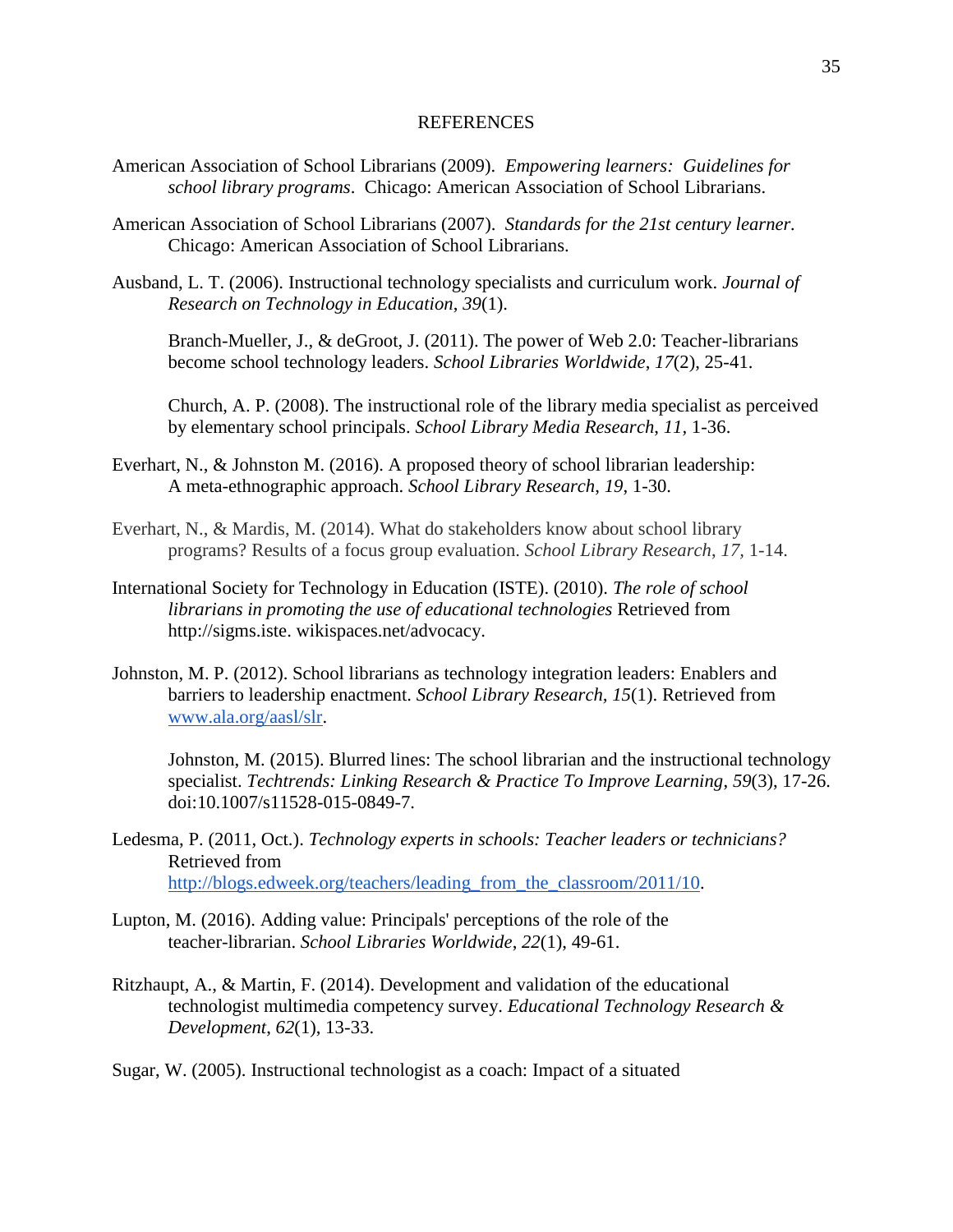professional development program on teachers' technology use. *Journal Of Technology & Teacher Education*, *13*(4), 547-571.

- Wildemuth, B. (2009). *Applications of social research methods to questions in information and library science.* Westport, CT: Libraries Unlimited.
- Wine, L. l. (2016). School librarians as technology leaders: An evolution in practice. *Journal Of Education For Library & Information Science*, *57*(2), 207-220.